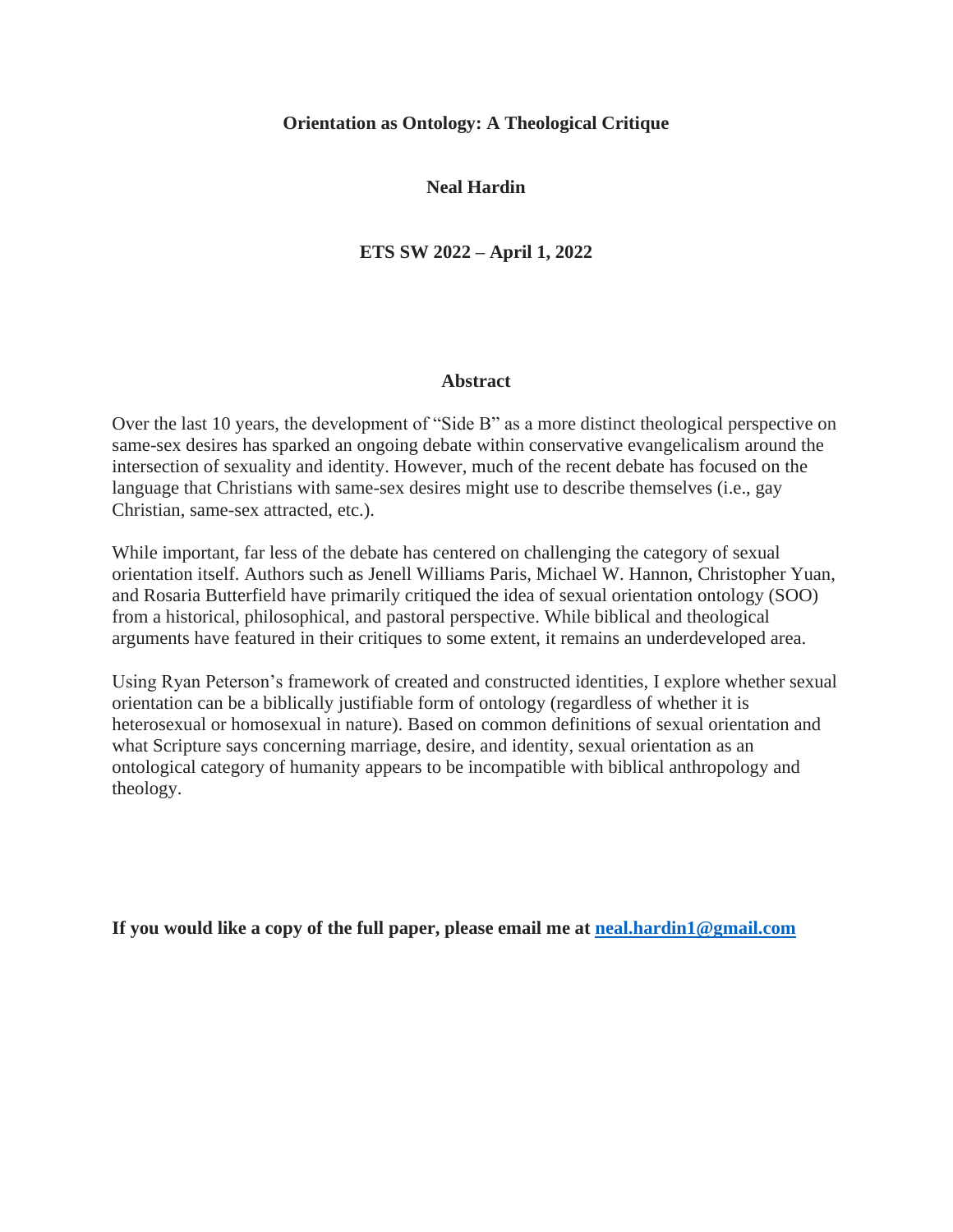# **Introduction**

Gay, straight, lesbian, bisexual, queer, pansexual, demisexual—such words describing sexual orientation have become commonplace in our culture, and the list of sexual identities keeps growing.<sup>1</sup> The common perception in our culture is that sexual orientation is an ontology: a state of being, a selfhood, an identity, and an essential part of what makes us human. In other words, who you are sexually attracted to defines who you are.<sup>2</sup>

This sexual orientation ontology (SOO) has largely been adopted in the Church, having gone unnoticed and unchallenged for many decades. However, within the last 10 years, the development of "Side B"<sup>3</sup> as a more distinct theological perspective on same-sex desires as well as the launching of the Revoice Conference in 2018 has sparked an ongoing debate amongst a group of both Protestant and Catholic scholars about the nature of sexual orientation and its place in the Christian life. Thus far, much of the public debate has centered around the language of sexual orientation and its relationship to Christian identity. Should a Christian describe themselves as gay, queer, same-sex-attracted, etc.? While valuable, this discussion doesn't

<sup>1</sup> Mere Abrams, "46 Terms That Describe Sexual Attraction, Behavior, and Orientation," *Healthline*, December 10, 2019, accessed March 12, 2022, [https://www.healthline.com/health/different-types-of-sexuality.](about:blank)

<sup>&</sup>lt;sup>2</sup> While the term "sexual orientation" can incorporate other aspects like emotional and romantic attraction, social identity, and behaviors (see, for example, The American Psychological Association, *Answers to Your Questions: For a Better Understanding of Sexual Orientation & Homosexuality* (Washington, DC: American Psychological Association, 2008), accessed March 12, 2022, [https://www.apa.org/topics/lgbtq/orientation.pdf.](about:blank)), I will be addressing sexual orientation in its simplest and most widely understood form as "the direction in one's sexual attractions toward the same, or opposite sex, or both." (Mark A. Yarhouse and Erica S.N. Tan, *Sexual Identity Synthesis: Attributions, Meaning-Making, and the Search for Congruence* (Lanham, MD: University Press of America, 2004), 3.)

<sup>&</sup>lt;sup>3</sup> In the early 2000s, the language of "Side A" and "Side B" emerged in the Gay Christian Network as broad categories to distinguish the beliefs of Christians with same-sex sexual attractions. Side A believed that the Bible affirms monogamous same-sex relationships (thus rejecting traditional biblical sexual ethics) whereas side B affirmed that marriage and sexuality were to be between one man and one woman. Over the 2010s (starting with the publication and popularity of Wesley Hill's book *Washed and Waiting* in 2010, in which he used the term 'celibate gay Christian'), discussions surrounding language, identity, and sexuality began to be deliberated more broadly within the Christian community. Side B began to take on a more distinct theological flavor of embracing sexual identity labels to describe one's experience, social identity, and even ontology (for some) while also rejecting the explicitly sinful (i.e., homoerotic) behaviors and desires of the flesh. Needless to say, side B has aroused controversy and continues to do so to this day.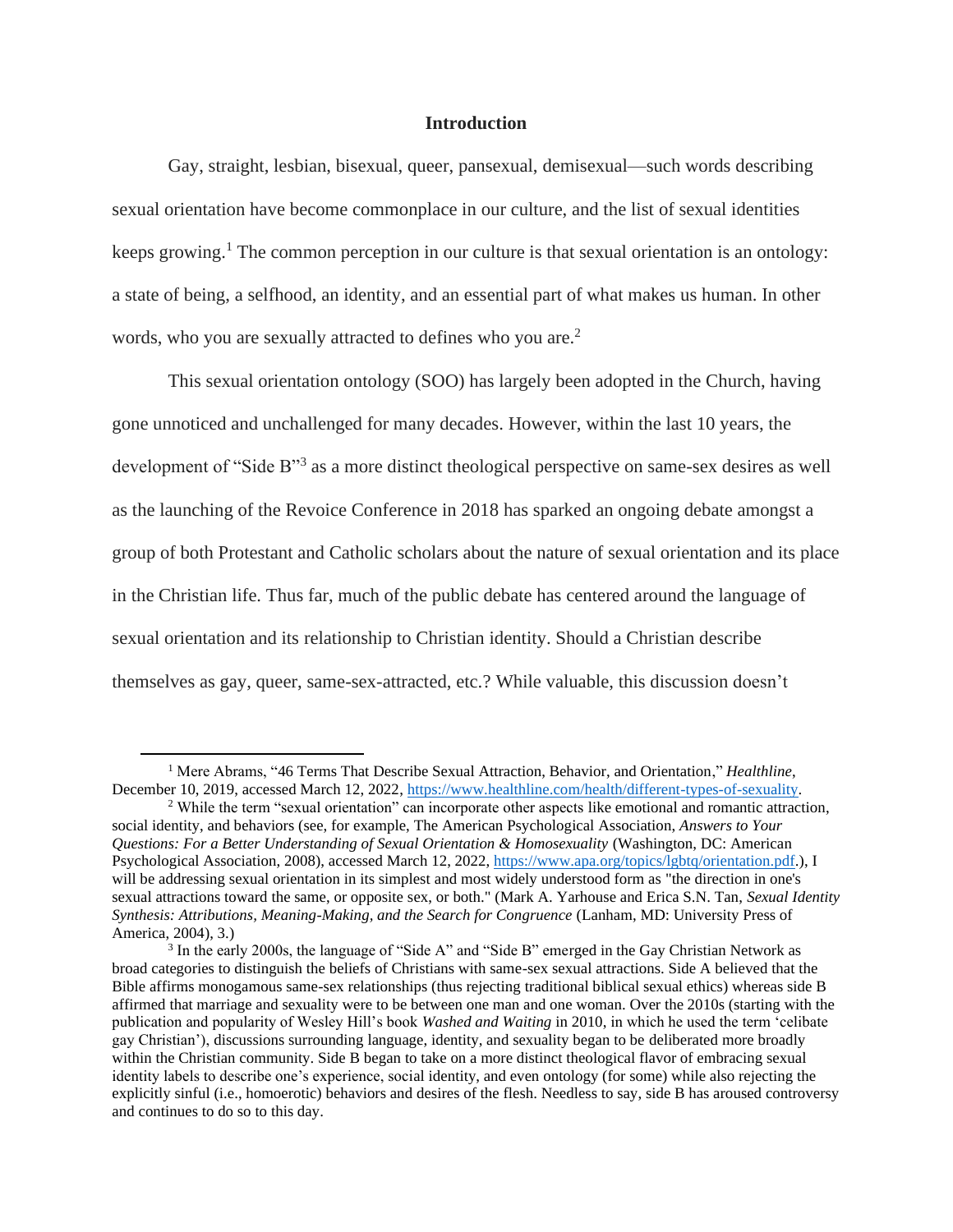address the more fundamental question about whether sexual orientation is a category or ontology which aligns with a biblical anthropology.

Authors who have addressed this topic have primarily critiqued the idea of SOO from a historical, philosophical, and pastoral perspective. While biblical and theological arguments have featured in their critiques to some extent, it remains an underdeveloped area.

In this paper, I will first give a brief history of SOO within Western civilization. Then, I will summarize recent critiques of SOO. Third, I will apply Ryan Peterson's framework of created and constructed identities to argue that sexual orientation (as it is commonly defined) cannot be a biblically justified human ontology (regardless of whether it is heterosexual or homosexual in nature). Lastly, I will offer some discussion and reflection on the above material.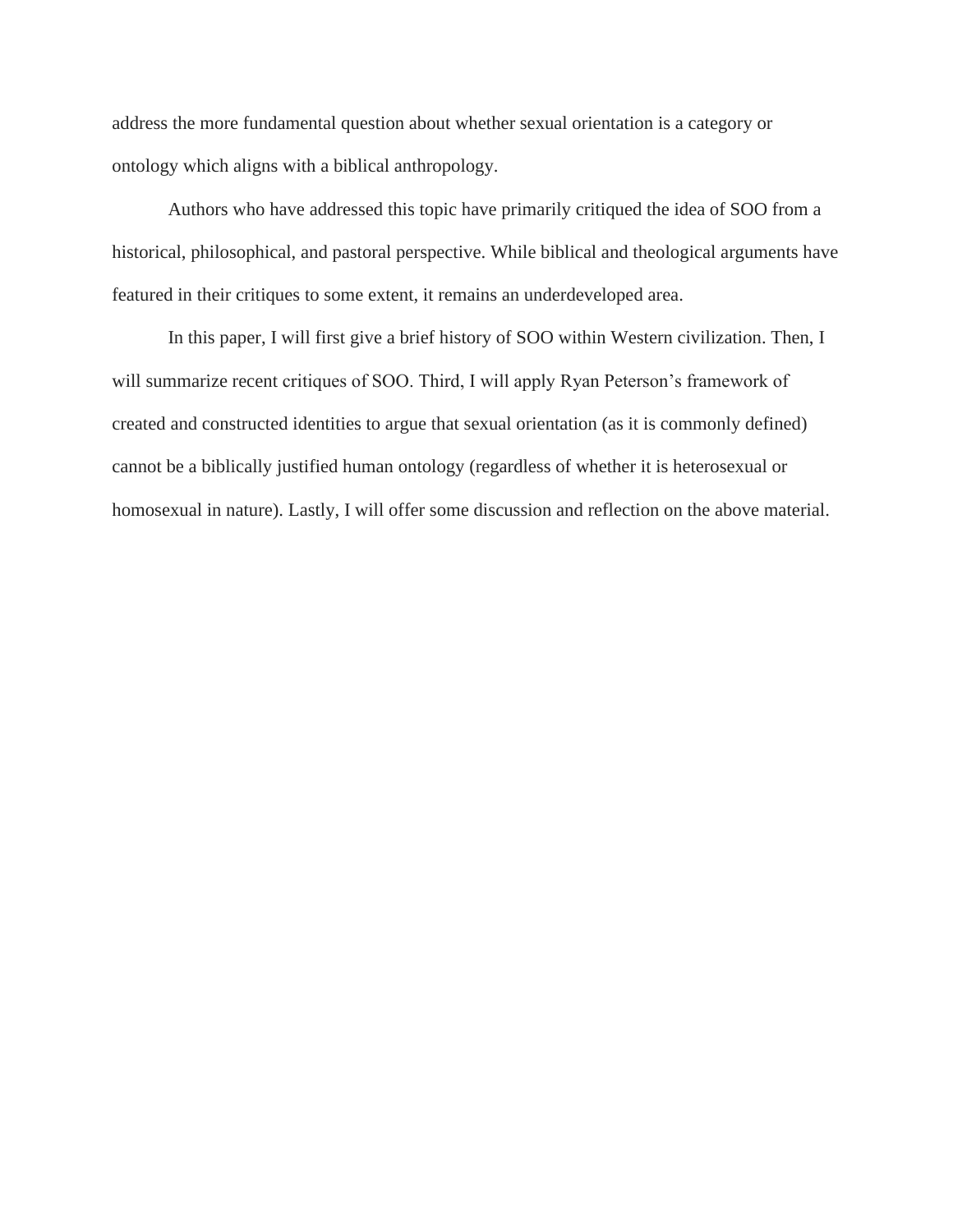### **A Brief History of Sexual Orientation Ontology**

The world has always known of people with various sexual proclivities and desires towards the opposite sex, the same sex, or both sexes. Yet, for most of the history of Western civilization, sexuality was predominantly viewed as something you did, not something you are.

Michele Foucault, a French philosopher and historian, wrote his multi-volume *History of Sexuality*, which has become one of the most influential texts on this issue. In it, he discusses how terms like "homosexual" and "heterosexual" are "plainly inadequate" when we look at how ancient Greeks conceived of sexuality.<sup>4</sup> The Greeks viewed a person as having the capacity for erotic interaction with the beauty of either sex. As far as sexual ethics goes, Greeks were far more concerned with sexual moderation (as opposed to excess) and proper social status differentiation in sexual interaction.<sup>5</sup> Ancient Rome also held similar attitudes.<sup>6</sup>

Even as Christianity became the dominant political reality and laws against sodomy began to multiply during the Middle Ages, sexuality was still conceived of in terms of *acts*, not ontology. Brent Pickett comments that the term sodomite "differs from the contemporary idea of 'homosexual'. A sodomite was understood as act-defined, rather than as a type of person. Someone who had desires to engage in sodomy, yet did not act upon them, was not a sodomite."<sup>7</sup> This act-defined framework remained unchanged throughout Western civilization for centuries, including early colonial America and into the mid-nineteenth century.

Jonathan Ned Katz, in his book *The Invention of Heterosexuality*, notes that the predominant ethic surrounding sexual activity was based on a "reproductive imperative."<sup>8</sup>

<sup>4</sup> Michel Foucault, *The History of Sexuality, Vol. 2: The Use of Pleasure*, trans. Robert Hurley (New York: Vintage Books, 1990), 187.

<sup>5</sup> Brent Pickett, "Homosexuality", *The Stanford Encyclopedia of Philosophy* (Spring 2021 Edition), ed. Edward N. Zalta, accessed March 13, 2022[, https://plato.stanford.edu/archives/spr2018/entries/homosexuality.](about:blank)

<sup>6</sup> Pickett, "Homosexuality."

<sup>&</sup>lt;sup>7</sup> Pickett, "Homosexuality".

<sup>8</sup> Jonathan Ned Katz, *The Invention of Heterosexuality* (Chicago: University of Chicago Press, 1995), 37.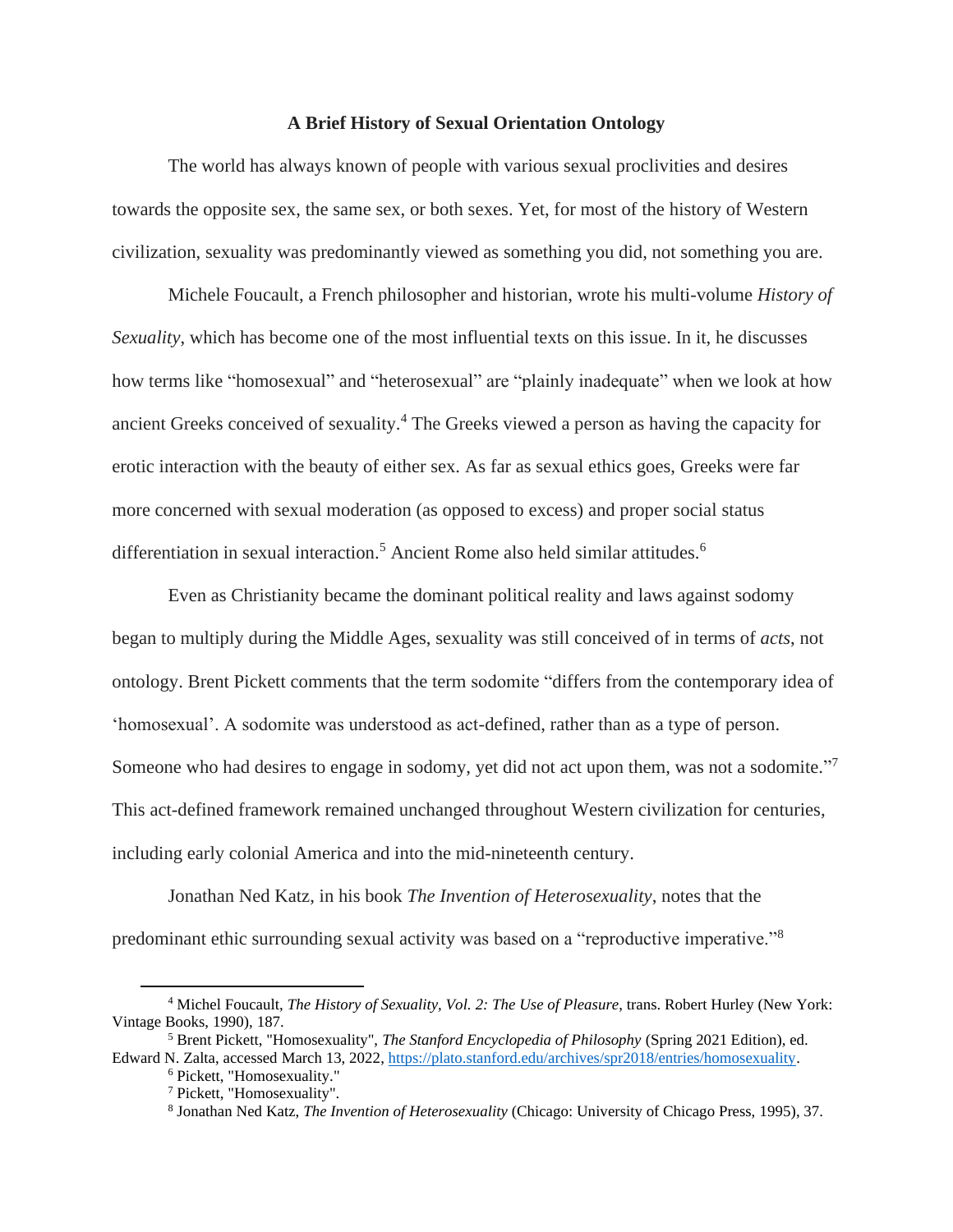Having children was seen as both a moral and societal good. Laws often criminalized sexual behavior not geared towards the end of procreation. This not only included same-sex sexual actions, but opposite-sex actions like adultery, or solo actions like masturbation. As Katz notes, "The operative contrast in this society was between fruitfulness and barrenness, not between different-sex and same-sex eroticism." <sup>9</sup> Based on this reproductive imperative, society continued to view sexuality as act-defined. Katz summarizes:

As a universal temptation, not a minority impulse, a man's erotic desire for another man did not constitute him as a particular kind of person, a buggerer or sodomite. Individuals might lust consistently toward one sex or another and be recognized, sometimes, as so lusting. But this society did not give rise to a subject defined essentially by an attraction to a same sex or an appetite for a different sex.<sup>10</sup>

However, this began to change towards the latter half of the nineteenth century for many

reasons. First, the medicalization and scientific analysis of sexuality through psychology and

other fields gave rise to new linguistic categories. The terms "homosexuality" and

"heterosexuality" were coined by a German writer and early sex-reformer named Karl Maria

Kertbeny. They first appeared in print in 1869 and 1880 respectively.<sup>11</sup> Both "heterosexuality"

and "homosexuality" were first used to describe various deviant sexual behaviors as a

pathology.<sup>12</sup> Along with the medical and scientific investigation into sexuality, heterosexuals and

homosexuals took on "an entire physical and mental makeup."<sup>13</sup> In an oft-quoted passage from

Foucault, he encapsulates this historic transition this way:

As defined by the ancient civil or canonical codes, sodomy was a category of forbidden acts; their perpetrator was nothing more than the juridical subject of them. The nineteenth-century homosexual became a personage, a past, a case history, and a childhood, in addition to being a type of life, a life form, and a morphology, with an indiscreet anatomy and possibly a mysterious physiology. Nothing that went into his total

<sup>9</sup> Katz, *The Invention of Heterosexuality*, 38.

<sup>10</sup> Katz, *The Invention of Heterosexuality*, 38-39.

<sup>11</sup> Katz, *The Invention of Heterosexuality*, 53-54.

<sup>&</sup>lt;sup>12</sup> Katz, *The Invention of Heterosexuality*, 19-23; Picket, "Homosexuality".

<sup>13</sup> Pickett, "Homosexuality".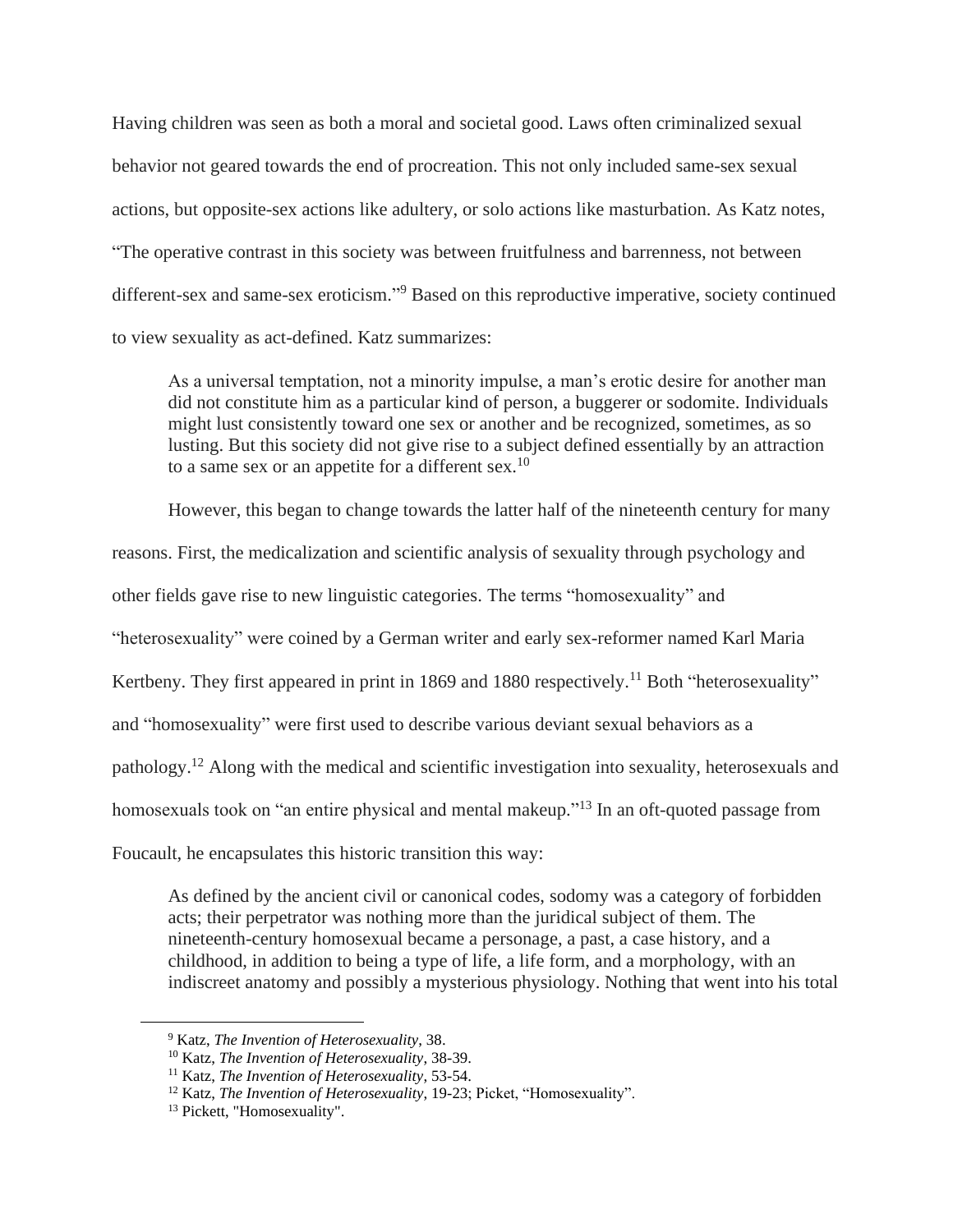composition was unaffected by his sexuality … The sodomite had been a temporary aberration; the homosexual was now a species. $^{14}$ 

Slowly, but surely, ontology was creeping into sexuality. Homosexual and heterosexual acts were becoming homosexual and heterosexual people. And it was the invention of this language that, in part, enabled this. By becoming test subjects in scientific explorations, people *with* patterns of sexual desires became *defined by* those patterns of sexual desires.

Furthermore, in the 1890s, a second shift began to happen: the reproductive imperative of sexuality began to be replaced by a "different-sex pleasure ethic."<sup>15</sup> A widely influential book was published in 1893 in English by Richard von Krafft-Ebing, a professor of psychiatry and neurology at the University of Vienna. The book was entitled *Psychopathia Sexualis, with Especial Reference to Contrary Sexual Instinct: A Medico-Legal Study*. His book introduced the term "hetero-sexual" to many Americans. His usage of the term hetero-sexual "spliced sexdifference and eroticism to constitute a pleasure defined explicitly by the different sex of its parties,"<sup>16</sup> thus creating a new "normal different-sex eroticism"<sup>17</sup>—the beginning of what we might call an orientation. Katz explains,

His use of the terms hetero-sexual and homo-sexual helped to make sex difference and eros the basic distinguishing features of a new linguistic, conceptual, and social ordering of desire. His hetero-sexual and homo-sexual offered the modern world two sexdifferentiated eroticisms, one normal and good, one abnormal and bad, a division which would come to dominate our twentieth-century vision of the sexual universe.<sup>18</sup>

<sup>14</sup> Michel Foucault, *The History of Sexuality, Vol. 1: An Introduction*, trans. Robert Hurley (New York: Vintage Books, 1990), 43.

<sup>15</sup> Katz, *The Invention of Heterosexuality*, 19.

<sup>16</sup> Katz, *The Invention of Heterosexuality*, 22.

<sup>17</sup> Katz, *The Invention of Heterosexuality*, 23.

<sup>18</sup> Katz, *The Invention of Heterosexuality*, 28.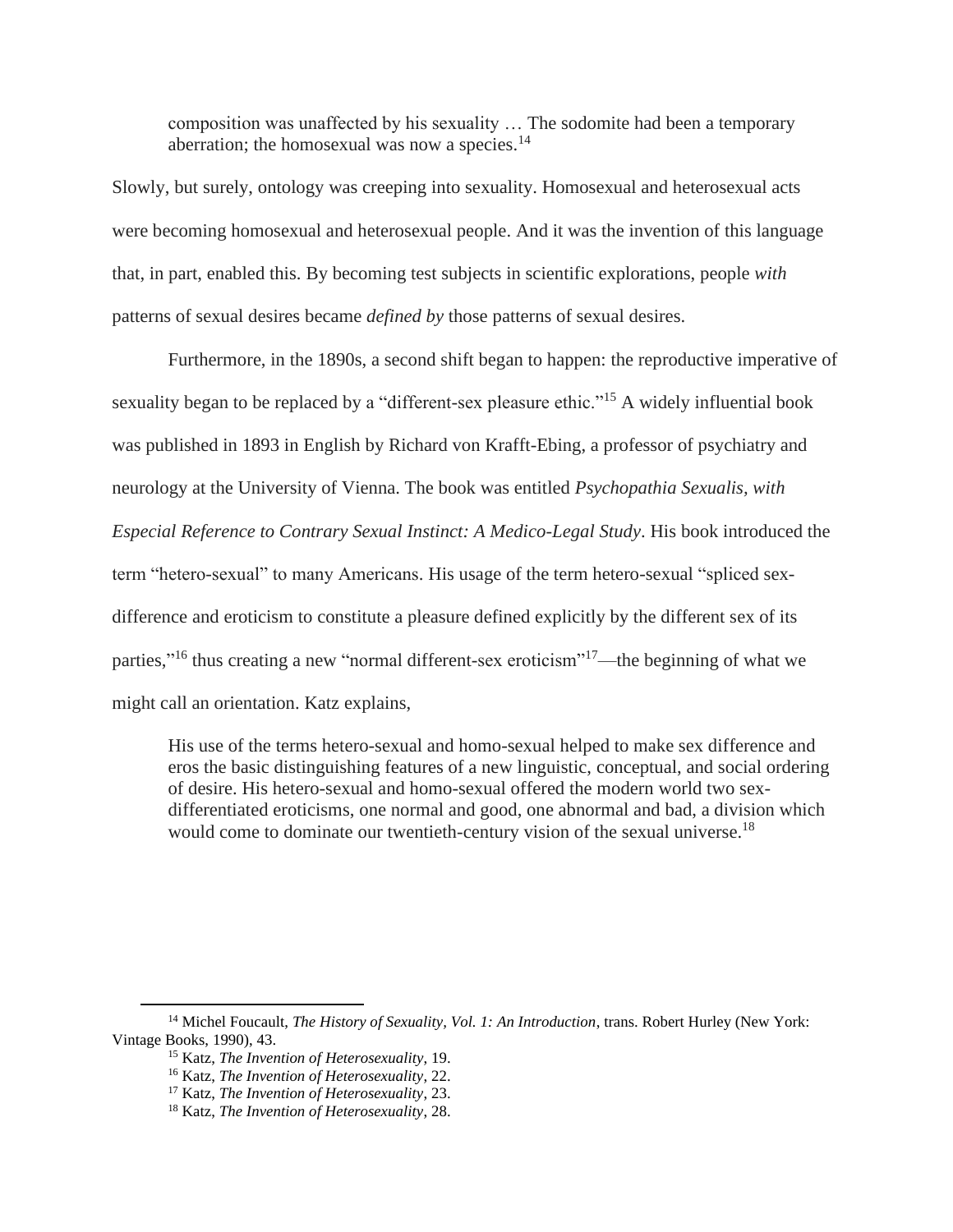Thus, disconnecting sexual activity from procreation and shifting to an ethic of pleasure would come to drastically change our society's understanding of the nature and ethics of sexual desire itself.

Of course, it would take decades, and the work of other influential thinkers like Sigmund Freud, for these ideas to sink into the culture and solidify. By the time we arrive in the latter half of the twentieth century, this idea of a normative heterosexual orientation had greatly shaped not only the culture but how Christians had come to understand sexual ethics. This was most clearly seen in our response to homosexuality and same-sex desires in the ex-gay movement, where much of the focus became changing a person's orientation from homosexual to heterosexual.<sup>19</sup> Though much has changed in recent years, many in the church still consider sexual orientation as a defining element of the human person and hold to a generalized hetero-eroticism as the ideal.

This brief historical sketch demonstrates the socially constructed nature of sexual orientation. Recognizing sexual orientation as a social construct will allow us to return to how the Bible defines human ontology—not as heterosexual or homosexual, but as male and female.

## **Recent Critiques of Sexual Orientation Ontology**

Fortunately, good Christian work has emerged in the last 10 years that challenges the assumptions of SOO. I will look at the ways in which five authors have challenged SOO, primarily through their theological arguments.

<sup>19</sup> Greg Johnson, *Still Time to Care: What We Can Learn from the Church's Failed Attempt to Cure Homosexuality* (Grand Rapids, MI: Zondervan Reflective, 2021), 39-84.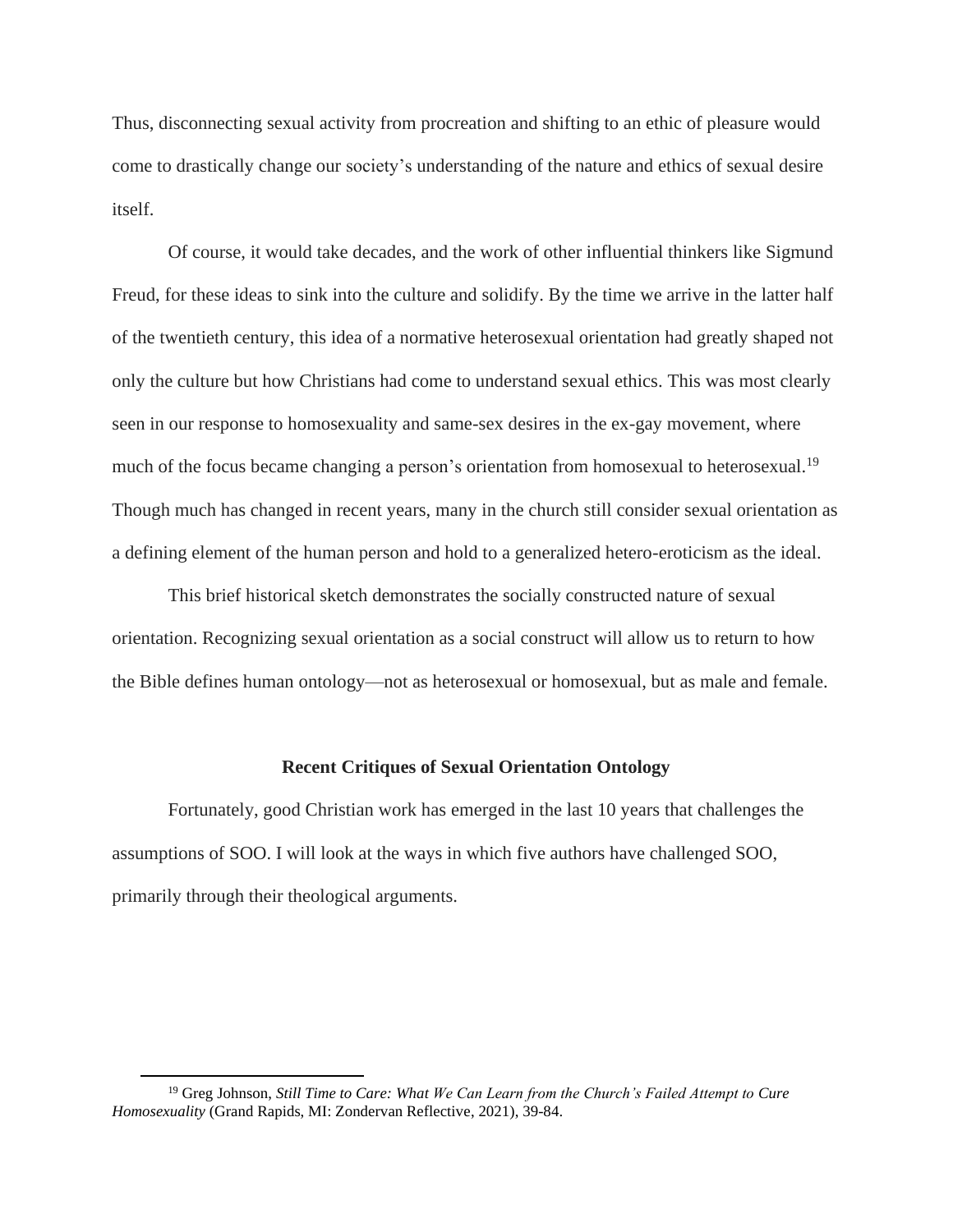# *A. Jenell Williams Paris*

I will begin by looking at Jenell Williams Paris and her book *The End of Sexual Identity*. Her main theological critique that she offers is one that others will make as well: that desire (especially sexual desire) is a poor basis for identity. She argues that forming an identity based on desire "violates biblical themes." <sup>20</sup> What biblical themes does it violate? The theme that "human desire is fickle, a mystery even to ourselves."<sup>21</sup> Recalling Jeremiah 17:9-10 that the heart is deceitful and wicked, she concludes, "We are known by God more truly than we will ever know ourselves. And even when living righteously, we, like Paul, find ourselves wanting things we don't want to want...Desire is not a trustworthy indicator of human identity."<sup>22</sup>

In addition to this, she observes (and the science backs her  $up^{23}$ ) that desires (and sometimes sexual desires) can fluctuate and change over time. If identity is tied to desire, then the corresponding identity fluctuates as much as one's desires fluctuate. This is a recipe for a continual identity crisis and insecurity. This also does not allow us to scrutinize our desires in the way that Scripture calls us because when you are defined by your desires, then "to question desire is to question a person's selfhood and worth."<sup>24</sup>

Instead, she proposes rooting our identity in being beloved by God and being a child of God.<sup>25</sup> This allows one's identity to remain rooted in our transcendent relationship with God that

<sup>20</sup> Jenell Williams Paris, *The End of Sexual Identity: Why Sex is Too Important to Define Who We Are* (Downers Grove, IL: Intervarsity Press, 2011), 43.

<sup>21</sup> Paris, *The End of Sexual Identity*, 43.

<sup>22</sup> Paris, *The End of Sexual Identity*, 44.

<sup>23</sup> See, for example, Lisa M. Diamond, *Sexual Fluidity: Understanding Women's Love and Desire* (Cambridge, MA: Harvard University Press, 2008); Brian Mustanski, Laura Kuper, and George J. Greene, "Development of Sexual Orientation and Identity" in *APA Handbook of Sexuality and Psychology*, *Vol. 1. Person-Based Approaches*, ed. D.L. Tolman and L.M. Diamond (Washington, DC, US: American Psychological Association, 2014),

<sup>24</sup> Paris, *The End of Sexual Identity*, 98.

<sup>25</sup> Paris, *The End of Sexual Identity*, 96-99.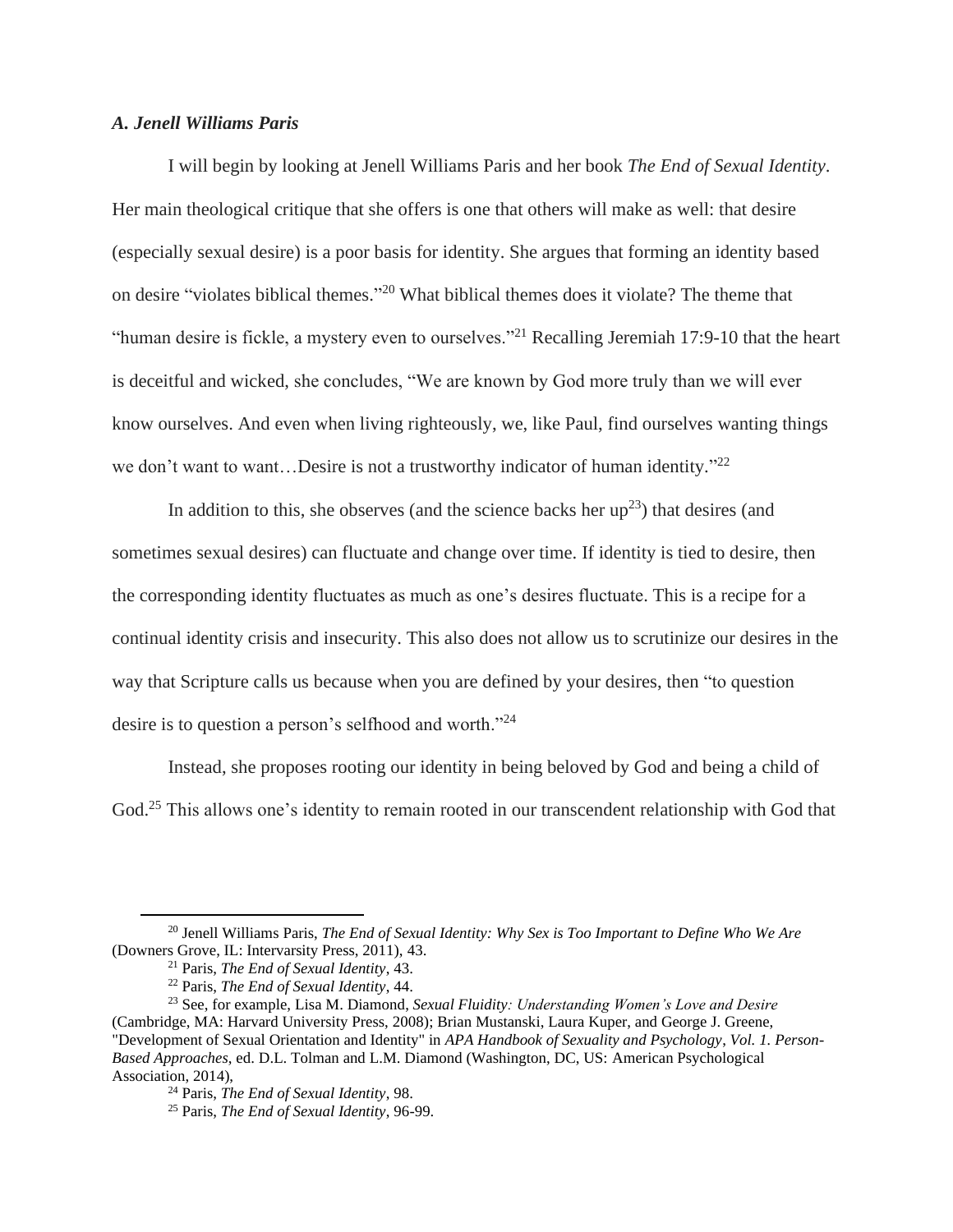we have through Jesus. Thus, even if our sexual desires change (or even if they stay the same), our identity remains stable and secure.

## *B. Christopher Yuan*

Next, let's look at how Christopher Yuan addresses SOO in his book *Holy Sexuality and the Gospel*. Over the course of his book, he roots the concept of sexual orientation in a misunderstanding of theological anthropology—specifically the aspects of human identity and sin.

Yuan asserts that, biblically speaking, our fundamental identity is being created male and female in the image of God, and that "when we make anything else the core of our being especially our sexuality—it's not only a distortion of the *imago Dei* but also an affront to our Creator." <sup>26</sup> Thus, we must embrace our given identity. Ultimately, because Jesus *is* the image of God, we are called to model ourselves after him—to be holy as he is holy.

This ties in with Yuan's second critique that the sexual orientation framework doesn't fully take original sin into account. Speaking of same-sex attractions, Yuan writes that both the ex-gay and celibate gay Christian identities and narratives utilize a "wrong framework" of sexual orientation. One side emphasizes that sexual orientation can be changed (even if only in degrees) from homosexual to heterosexual. The other side emphasizes sexual orientation as a given reality that cannot be changed, one that is morally neutral (or even good) and thus sanctifiable. Yuan proposes using the biblical framework of sin nature as a replacement to same-sex sexual orientation.<sup>27</sup> In particular, Yuan uses a Reformed understanding of original sin to label same-sex

<sup>26</sup> Christopher Yuan, *Holy Sexuality and the Gospel: Sex, Desire, and Relationships Shaped by God's Grand Story* (Colorado Springs: Multnomah, 2018), 17.

<sup>27</sup> Yuan, *Holy Sexuality and the Gospel*, 39.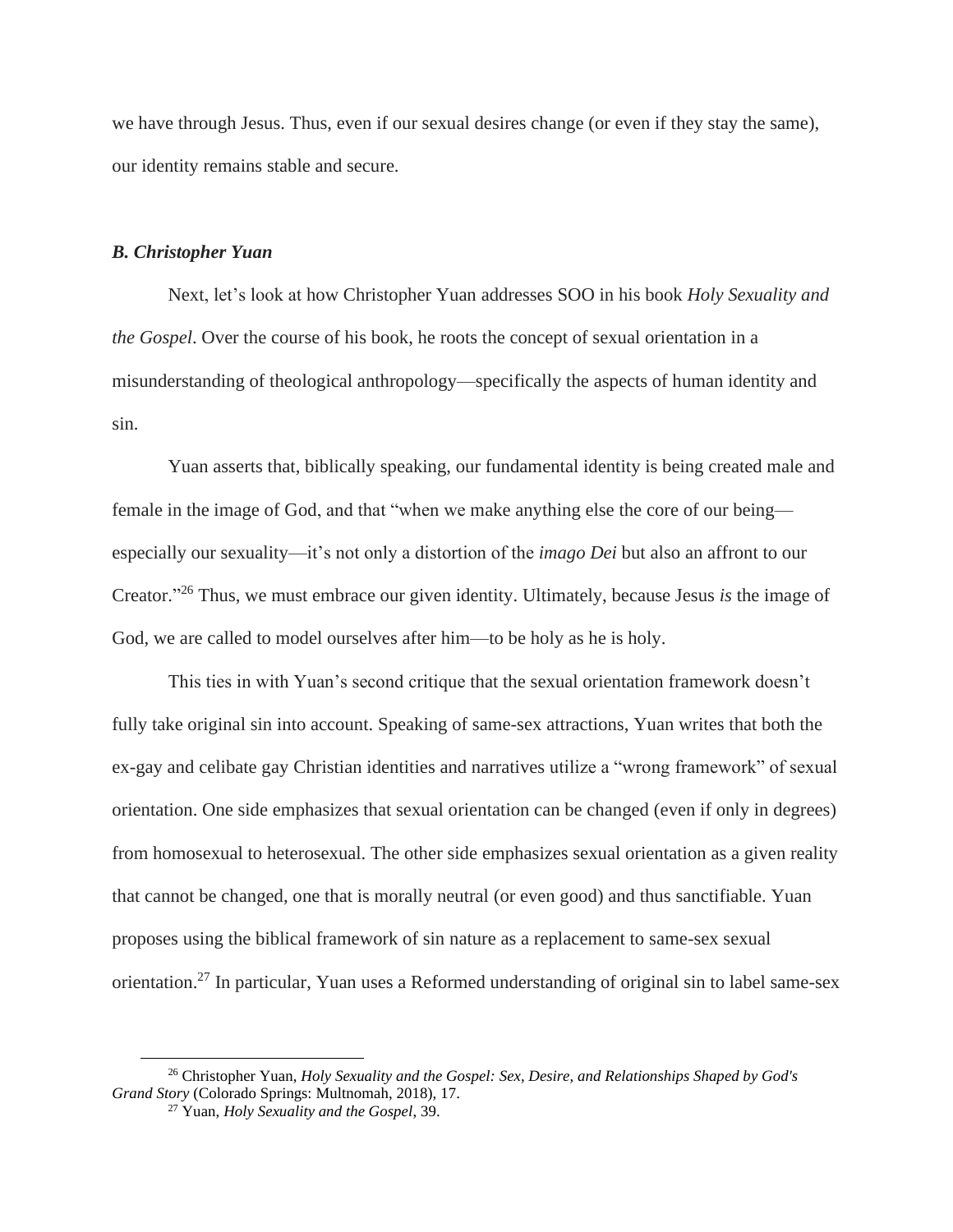sexual desires not merely as a "natural consequence" of the Fall like blindness or disability, but as a "moral consequence" of the Fall.<sup>28</sup> He reasons that if sexual actions are not morally neutral, then neither can sexual desires be morally neutral. Since all desires have a teleology to them, if the end-goal of a desire is sinful, then such a desire is sinful as well.<sup>29</sup> This framework leads Yuan to reject sexual orientation as a category error, concluding, "The secular concept of sexual orientation does not fit into the biblical framework regarding sexual morality."<sup>30</sup>

The alternate framework Yuan proposes is *holy sexuality*, in which he emphasizes both vocation and ethics. Holy sexuality consists of two paths: "chastity in singleness and faithfulness in marriage."<sup>31</sup> The ethical imperative is holiness and to align all of one's actions and desires with that calling. <sup>32</sup> By evaluating each desire in terms of its end or *telos*, this frames the conversation around good vs. sinful desires rather than opposite-sex versus same-sex desires.<sup>33</sup> Sinful desires come from our flesh and we are ultimately called to crucify any sinful desire as we pursue holiness.

## *C. Rosaria Butterfield*

Rosaria Butterfield takes a similar approach to Yuan and emphasizes many of the same ideas. One objection which Butterfield stresses is that "sexual orientation is a word that extends the definition of sexuality beyond its biblical confines."<sup>34</sup> This is referring to the fact that the American Psychological Association's (APA) definition of sexual orientation goes beyond mere

<sup>28</sup> Yuan, *Holy Sexuality and the Gospel*, 40.

<sup>29</sup> Yuan, *Holy Sexuality and the Gospel*, 61-62.

<sup>30</sup> Yuan, *Holy Sexuality and the Gospel*, 40.

<sup>31</sup> Yuan, *Holy Sexuality and the Gospel*, 47.

<sup>32</sup> Yuan, *Holy Sexuality and the Gospel*, 48.

<sup>33</sup> Yuan, *Holy Sexuality and the Gospel*, 69-70.

<sup>34</sup> Rosaria Champagne Butterfield, *Openness Unhindered: Further Thoughts of an Unlikely Convert on Sexual Identity and Union With Christ* (Pittsburg, PA: Crown & Covenant, 2015), 96.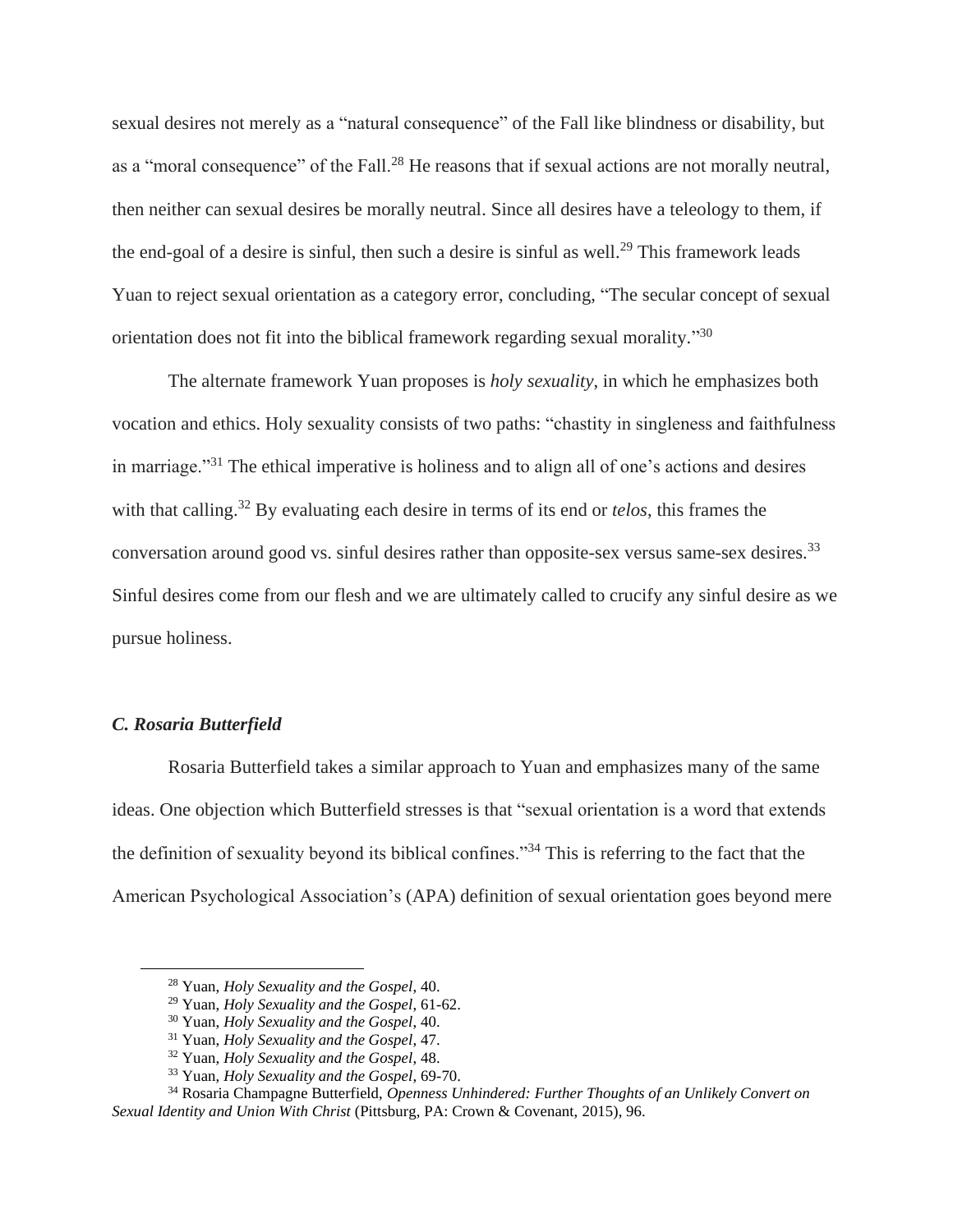sexual and romantic attraction to also include things like emotional attraction.<sup>35</sup> Butterfield observes, "Because the APA's definition of sexual orientation includes nonsexual affection, this re-maps personhood in a way that God does not."<sup>36</sup> By extending the reach of sexual orientation beyond the realm of the explicitly sexual, it comes to define a much greater swath of our identity such that it encompasses the entirety of the human person. Thus, things such as friendship or other non-erotic same-sex desires will be put under the umbrella of sexual orientation in a way that runs contrary to the way Scripture frames issues like friendship. By lumping all desires, fallen or not, natural or redeemed, into one category, we come to an understanding of the human person that is false, one that can even jeopardize a Christian's sanctification by allowing both heterosexual and homosexual desires to be left unchallenged.

#### *D. Daniel Mattson*

Daniel Mattson, a Catholic, enters into the conversation over the "gay Christian" language debate and in response to other articles written on *First Things* by Joshua Gonnerman and Wesley Hill. While, for the purposes of this paper, I am trying to avoid weighing in on the language debate, I want to document Mattson's observations about sexual orientation and human ontology, especially as it pertains to Catholic theology.

Mattson asks the question whether terms like gay or queer are "true ontological categories of the human person."<sup>37</sup> Mattson, who is also attracted to members of the same sex,

<sup>35</sup> "Sexual orientation refers to an enduring pattern of emotional, romantic, and/or sexual attractions to men, women, or both sexes. Sexual orientation also refers to a person's sense of identity based on those attractions, related behaviors, and membership in a community of others who share those attractions." The American Psychological Association, *Answers to Your Questions: For a Better Understanding of Sexual Orientation & Homosexuality* (Washington, DC: American Psychological Association, 2008), accessed March 12, 2022, [https://www.apa.org/topics/lgbtq/orientation.pdf.](about:blank)

<sup>36</sup> Butterfield, *Openness Unhindered*, 96.

<sup>37</sup> Daniel Mattson, "Homosexual Orientation or Disorientation?" *First Things*, April 10, 2013, accessed March 20, 2022[, https://www.firstthings.com/web-exclusives/2013/04/homosexual-orientation-or-disorientation.](about:blank)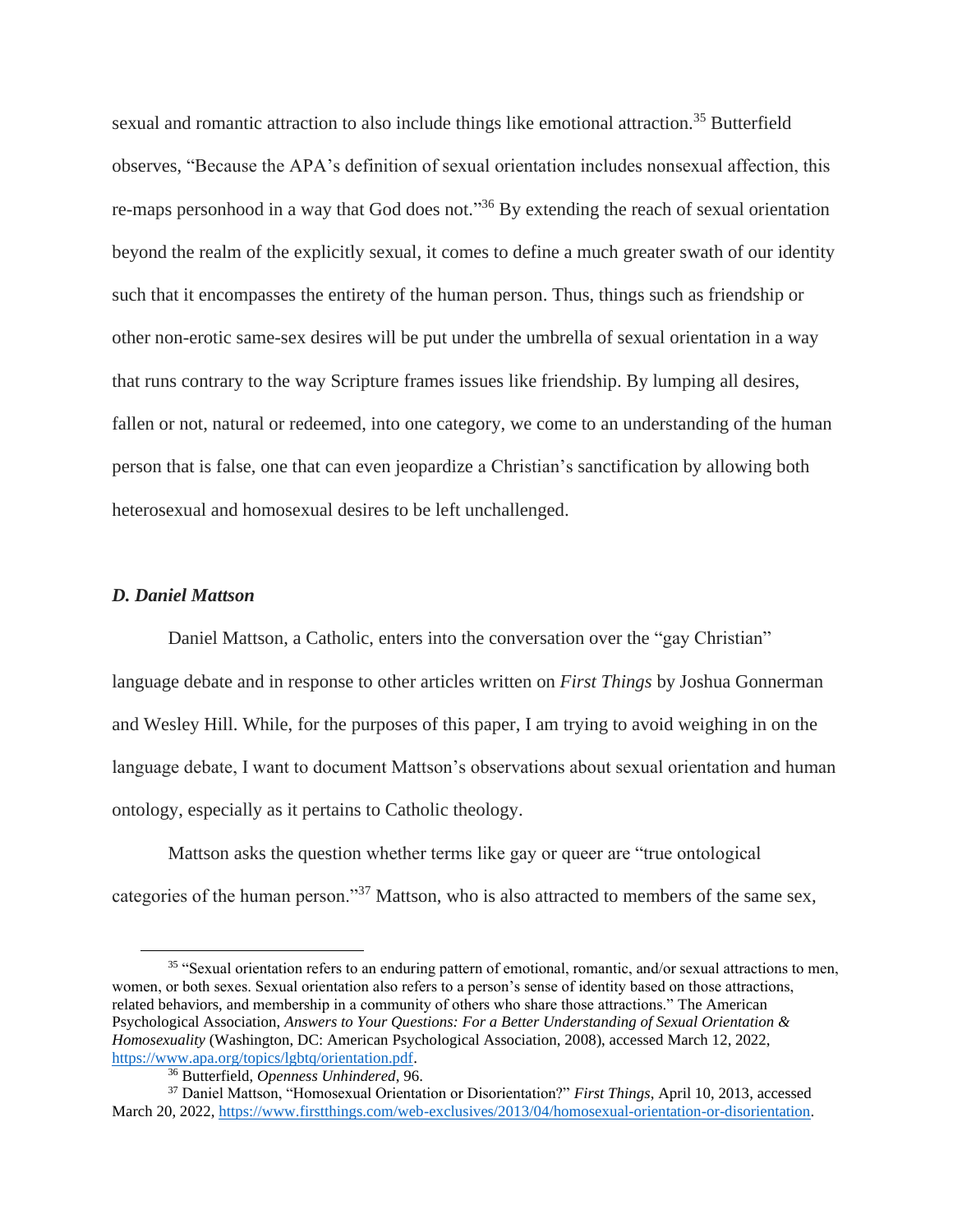says that he doesn't use such language because, "ontologically speaking, my core identity is as a man, made in the image and likeness of God" and that using such language "does injury to the dignity of what it means to be created 'male and female.'"<sup>38</sup> Mattson roots his logic in the natural law theory of the Catholic church. He reasons,

… we believe a falsehood about our nature when we embrace a gay identity, or when we believe that anyone has an "orientation" toward the same sex. I believe there is a natural law, and I believe in the truth proposed by the Catholic Church that my body reveals who (and what) I am. This truth about who I am, stitched into my very embodiedness as a man, supersedes any subjective experience I might have of "feeling (or being) gay," regardless of whether I view that experience as positive ... or negative.<sup>39</sup>

For Mattson, it is natural law and the teaching of the Catholic Church on embodiment that takes precedent over one's personal experience or sexual desires. Our bodies have a sexual teleology built into them that we are called to obey regardless of the pattern our sexual desires. The only true ontology we should embrace as people is the one that God gave us at the beginning (Genesis 1:27) and which Jesus himself reaffirmed (Matthew 19:4): that of being male and female. Sexual orientation merely serves to obscure the purposes behind God's created identities of male and female, especially as they are revealed in our bodies.

# *E. Michael W. Hannon*

Michael W. Hannon's essay in *First Things* is one of the most comprehensive assessments of SOO. Like Mattson's piece, it was written largely in response to the language debate that was happening in the early to mid-2010s surrounding "gay Christianity." However, in contrast to Mattson's piece, Hannon specifically calls out the misnomer of "heterosexuality" and

<sup>38</sup> Mattson, "Homosexual Orientation or Disorientation?".

<sup>39</sup> Mattson, "Homosexual Orientation or Disorientation?".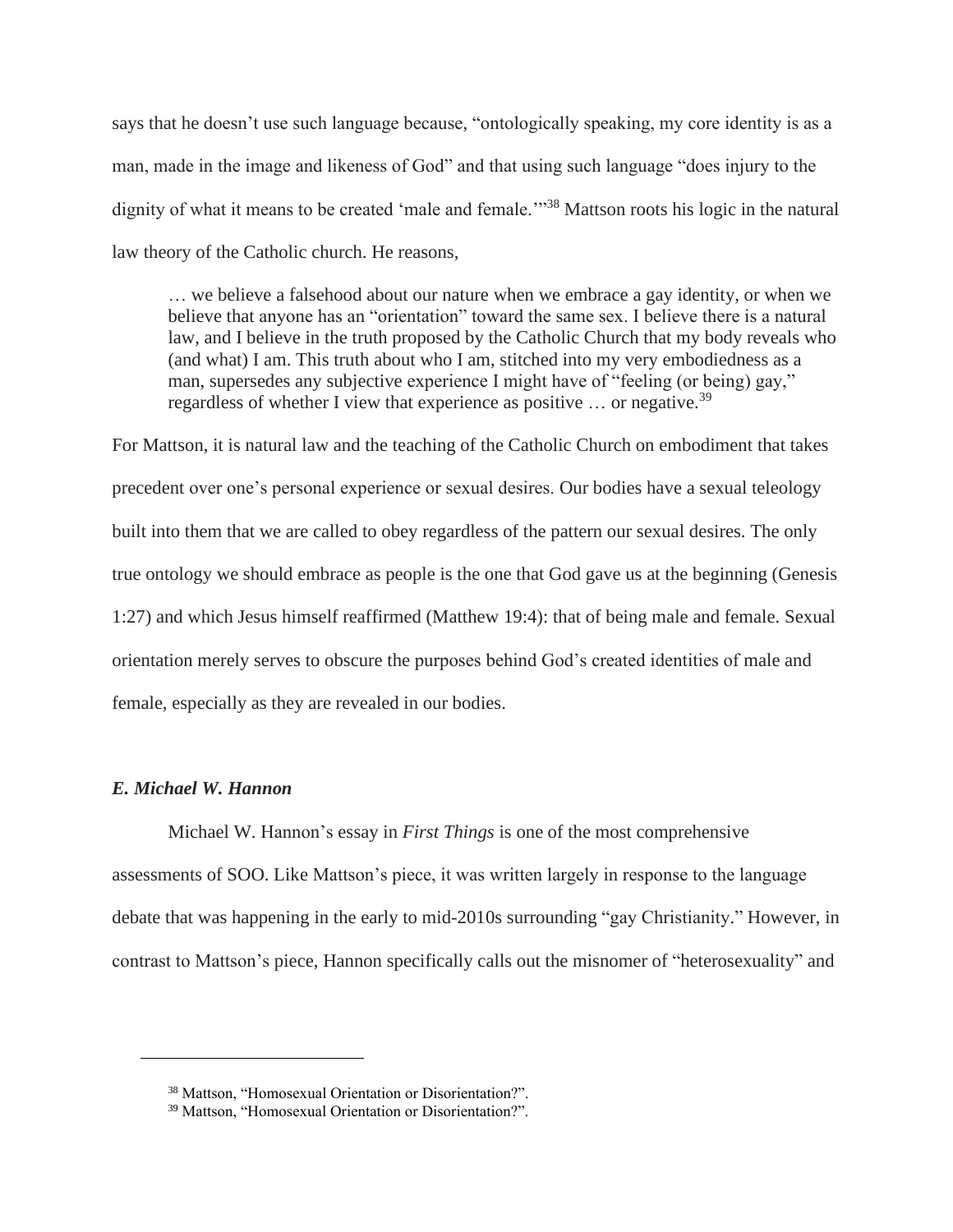addresses a litany of its pitfalls. The pitfalls he points out tend to be of a historical, philosophical, and pastoral nature—all very much needed.

For the sake of this paper, though, I will point out the one explicit theological point he makes: that the categories of homosexual and heterosexual should be disposed of because it is "at odds with the freedom for which Christ set us free."<sup>40</sup> Hannon recognizes homosexual and most heterosexual desires as temptations to sin. But in Christ, our sins and our sinful inclinations no longer define us. Hannon declares, "I am not my sin. I am not my temptation to sin. By the blood of Jesus Christ, I have been liberated from this bondage. I will have all sorts of identities, to be sure, especially in our crazily over-psychoanalytic age. But at the very least, none of these identities should be essentially defined by my attraction to that which separates me from God."<sup>41</sup> And yet, SOO seeks to do precisely that. According to Hannon, the language of homosexual and heterosexual, gay and straight, become the vehicles by which we adopt sinful inclinations as a part of our identity and ontology. This just helps "bind the sinner to his sinful inclinations … laying on him a burden that is too great to bear." $42$ 

# **Applying Ryan Peterson's Created and Constructed Identities to Sexual Orientation Ontology**

In addition to the critiques outlined in the above section, theologian Ryan Peterson offers a helpful way that I wish to use to evaluate the theological validity of SOO: his framework of created identities and constructed identities.

<sup>40</sup> Michael W. Hannon, "Against Heterosexuality," *First Things* 241, (March 2014): 29, accessed March 20, 2022, [https://www.firstthings.com/article/2014/03/against-heterosexuality.](about:blank)

<sup>&</sup>lt;sup>41</sup> Hannon, "Against Heterosexuality," 31.

<sup>42</sup> Hugh Barbour, "Do Homosexuals Exist? Or, Where Do We Go From Here?" *Chronicles Magazine*, (July 2013), accessed March 20, 2022, [https://www.chroniclesmagazine.org/do-homosexuals-exist-or-where-do-we-go](about:blank)[from-here-1/](about:blank) quoted in Hannon, "Against Heterosexuality," 29-30.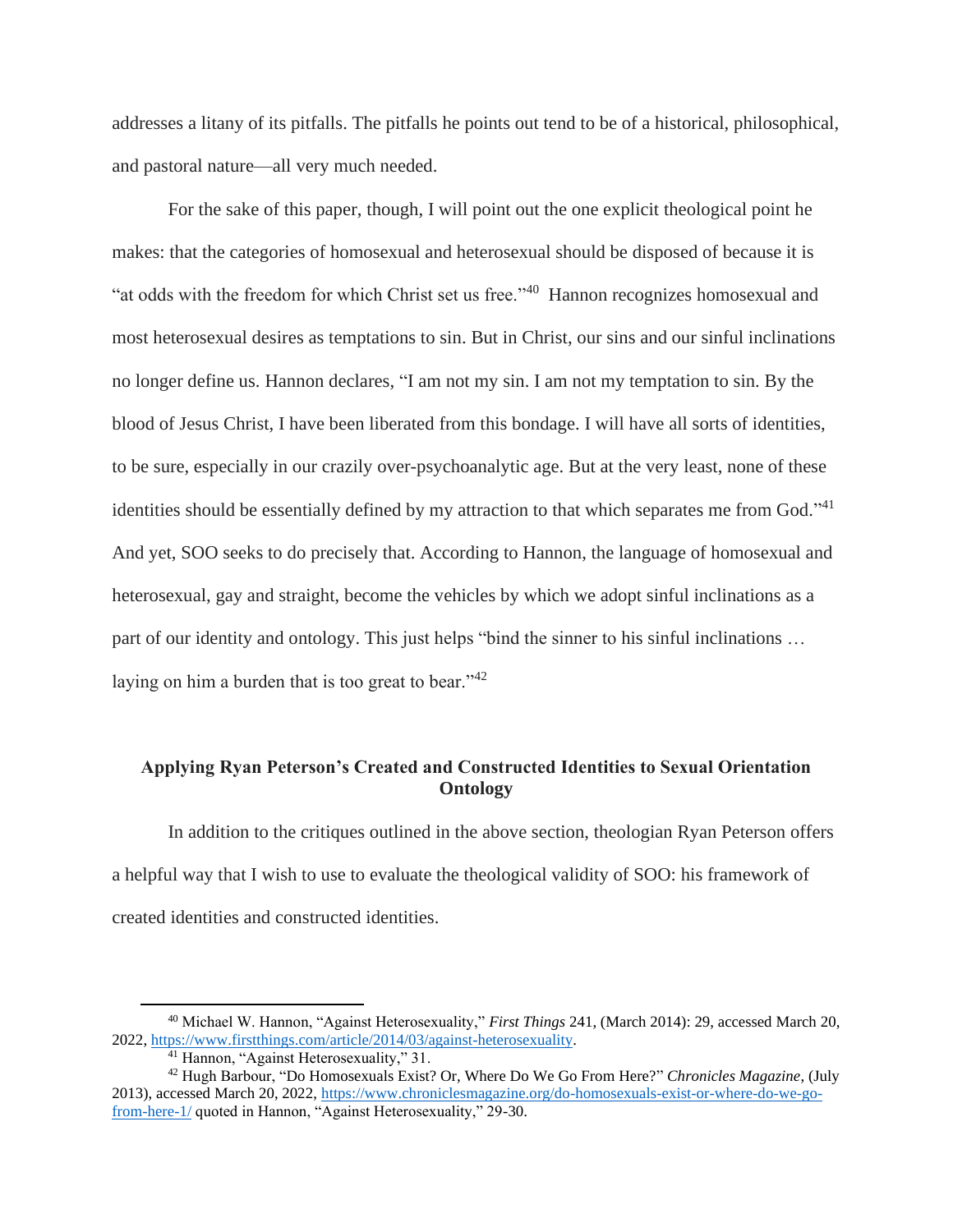Peterson describes created identities as "those divinely determined realities that (1) make a creature the particular creature that it is, (2) fix that creature's purpose within creation, and (3) fix the creature's appropriate end."<sup>43</sup> Created identities are what you might call the objective and stable realities which pertain to every person's identity.

Constructed identities, on the other hand are "self-characterizing interpretations of (1) one's particular existence within creation as an individual human being, (2) one's connection to other particular human beings, and (3) the roles and responsibilities one has or ought to pursue."<sup>44</sup> Thus, constructed identities would be the subjective or variable realities that pertain to an individual's identity.

According to Peterson, humanity's fundamental created identity is the *imago Dei*. <sup>45</sup> In Genesis 1:26-27, humanity is said to be created in the image of God, which serves as a distinguishing marker for what makes humanity unique. Other aspects mentioned in the text like gender and the command to have dominion show how the image of God as human identity is "realized" in the world. <sup>46</sup> This is what Peterson calls our structural, relational, and vocational features.<sup>47</sup> Structural features would be things that pertain to the soul and body: our bodily sex, our rationality, our ability to use language, etc. Relational features refer to the major categories of human relationships: God-human, human-human, and human-world relations. And finally, vocational features are the ways in which humans are called to love in those relationships and the responsibilities that flow from that.

<sup>43</sup> Ryan Peterson, "Created and Constructed Identities in Theological Anthropology," in *The Christian Doctrine of Humanity: Explorations in Constructive Dogmatics*, eds. Oliver D. Crisp and Fred Sanders (Grand Rapids: Zondervan, 2018), 138.

<sup>44</sup> Peterson, "Created and Constructed Identities in Theological Anthropology 140.

<sup>45</sup> Peterson, "Created and Constructed Identities in Theological Anthropology," 138.

<sup>46</sup> Ryan S. Peterson, *The* Imago Dei *as Human Identity: A Theological Interpretation* (Winona Lake, IN: Eisenbrauns, 2016), 83.

<sup>47</sup> Peterson, "Created and Constructed Identities in Theological Anthropology," 138-140.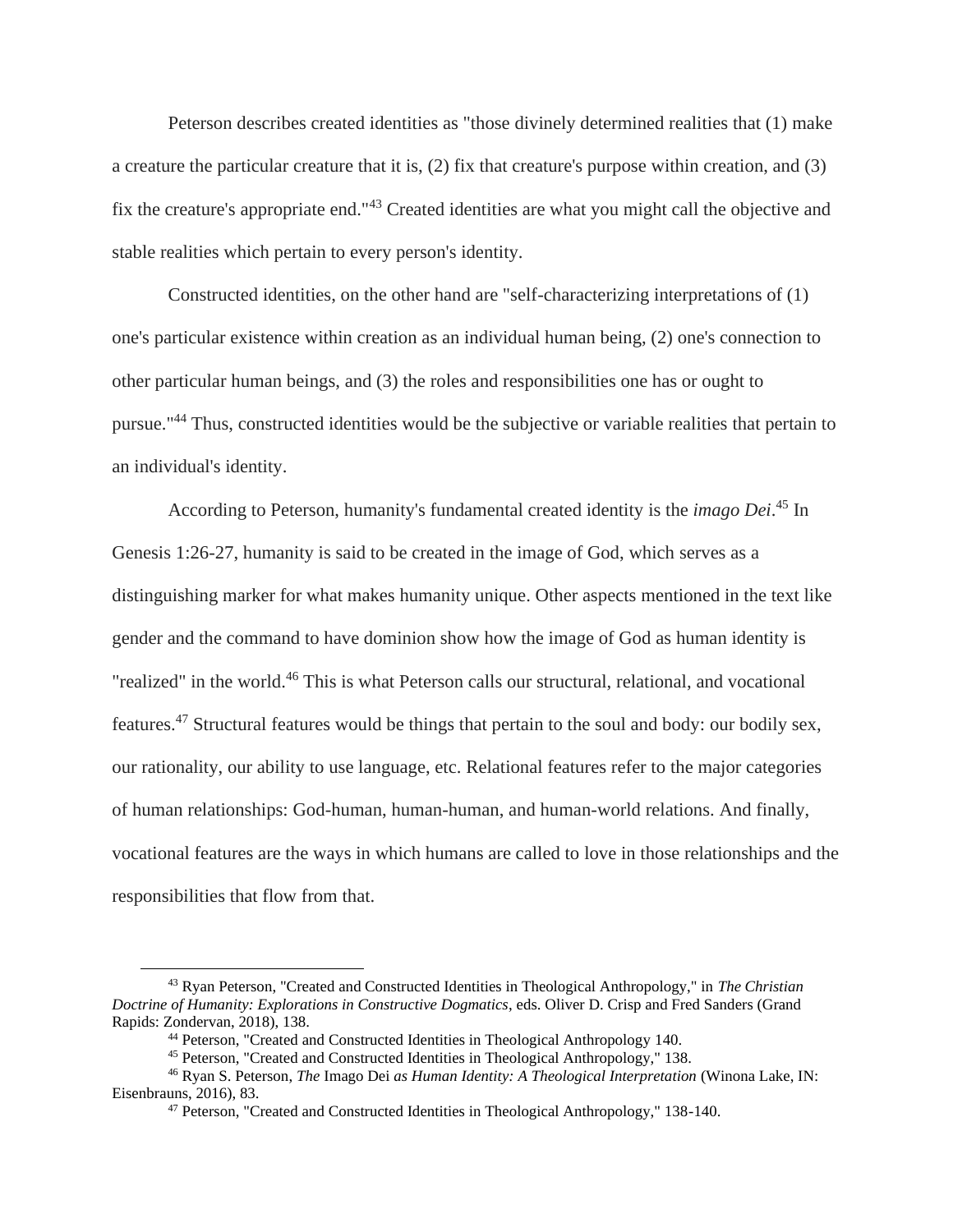An important aspect of understanding Peterson's framework is comprehending the relationship between created identities, constructed identities, and their structural, relational, and vocational expressions. Peterson summarizes this relationship like this: "Human identity as the image of God *conditions* human nature, relations, and vocational responsibilities. Constructed identities are *conditioned by* human nature, relations and vocations"<sup>48</sup> (emphasis mine). In other words, our created identity exists prior to and determines the way we as humans interact with the world. Constructed identities come about as the result of trying to find our place in the world individually and communally and are formed "logically posterior to one's created identity."<sup>49</sup>

So, where does sexuality fit into this picture? Using Peterson's framing, we can see that sexuality encompasses structural (bodily sex), relational (human-human relationships), and vocational (marriage and singleness) features of the human person. This also means that sexuality is both conditioned by our created identity as the image of God as well as a basis on which to form constructed identities. Based on these realities, it is understandable why something like sexual orientation would be tempting to adopt as an identity or ontological category. However, sexual orientation falls short upon further scrutiny.

Let's start by analyzing sexual orientation in light of our created identity as the image of God. Right after we are declared to be in God's image in Genesis 1, it is also declared that God creates us male and female. In one sense, being created male and female can be viewed as a secondary created identity that encompasses structural, relational, and vocational expressions. This identity of male and female leads to a particular expression seen in Genesis 2:23-24: The one image of God is created in two genders, and the two genders become one flesh through the bond of marriage and sexuality. This passage invokes structural features like gender difference

<sup>48</sup> Peterson, "Created and Constructed Identities in Theological Anthropology," 141.

<sup>49</sup> Peterson, "Created and Constructed Identities in Theological Anthropology," 140.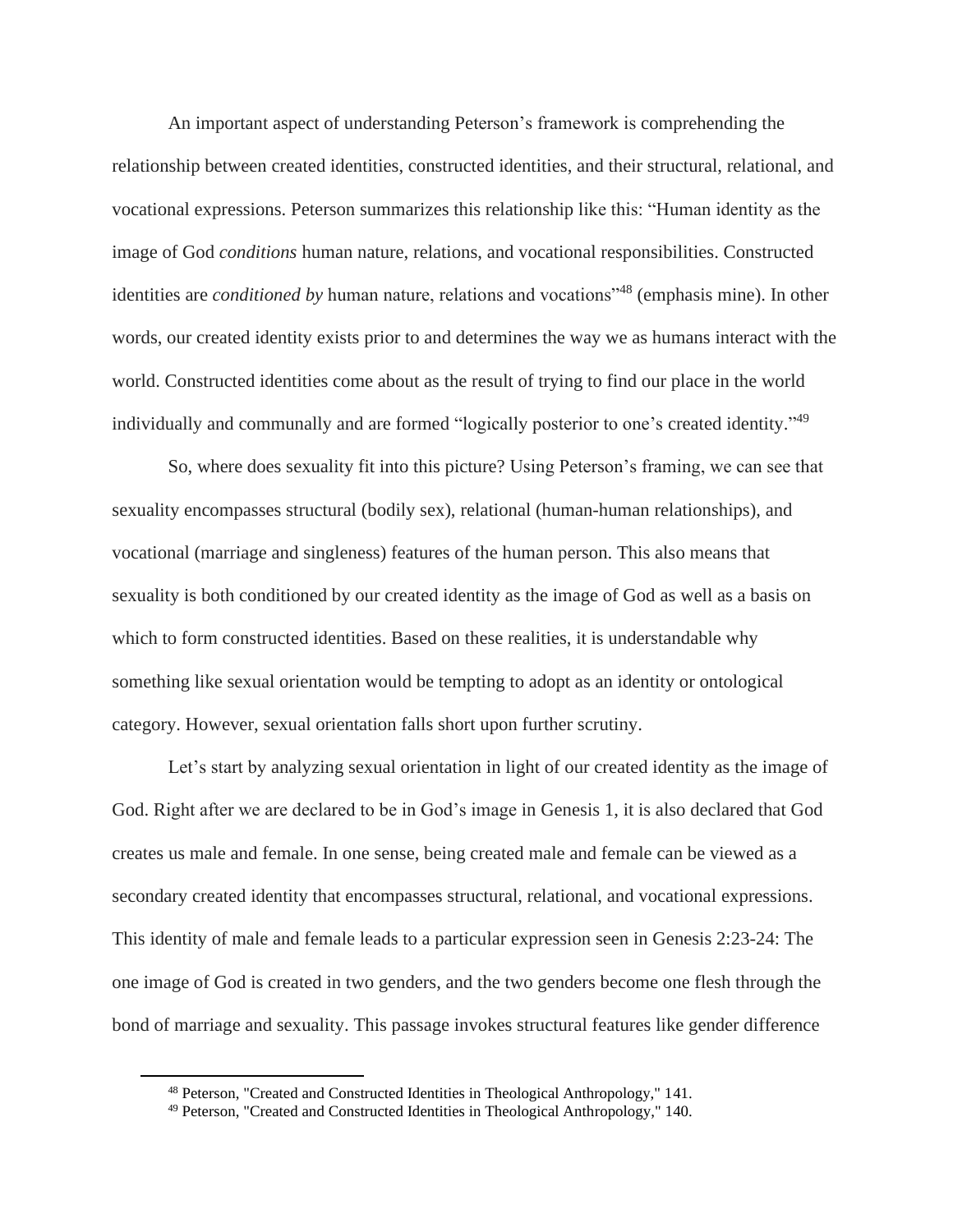(man/wife, father/mother), relational features like exclusivity (two become one flesh), and vocational features like lifelong commitment (oneness and holding fast). These principles define the substantive and ethical shape of marriage and sexuality, which, in turn, shapes the substantive and ethical shape of sexual desire.

What then is the proper and biblical ordering of sexual desire? It is a sexual desire that is based on these same three principles of gender difference, exclusivity, and lifelong commitment. When this is applied to sexual orientation, it can be seen that any sexual orientation runs afoul of the biblical parameter of exclusivity. Why? Since sexual orientation is commonly conceived of as a generalized, indiscriminate eroticism for an entire gender, a subset of that gender, or some group of people—in other words, more than one person—then this would necessarily run into tension with the biblical principle of sexual exclusivity: the *two* becoming one flesh. When taken in conjunction with other Scripture like Matthew 5:28, we can see that the biblical standard for sexual desire is for it to be directed *only* towards one's opposite-sex spouse. As authors Owen Strachan and Gavin Peacock conclude, "We may only rightly desire our spouse sexually; anyone else is off limits…"<sup>50</sup> and that "all sexual desire outside of the covenant of marriage calls for confession and repentance."<sup>51</sup> Admittedly, this might seem like a very strict standard, but this is where biblical principles seem to lead.<sup>52</sup>

While sexual orientation does not seem to fit under a created identity, can sexual orientation meet the criteria of a constructed identity? At first glance, this would seem like a

<sup>50</sup> Owen Strachan and Gavin Peacock, *What Does the Bible Teach About Lust?* (Tain, Scotland: Christian Focus Publications, 2020), 76.

<sup>51</sup> Strachan and Peacock, *What Does the Bible Teach About Lust?,* 51.

<sup>&</sup>lt;sup>52</sup> As a side note, lest people become too discouraged, it's important to remember what we are talking about here is sexual desire—a desire to have sex with someone. We are not referring to noticing a person's beauty or what Strachan and Peacock call having a "complementary interest" or "complementary desire to marriage" for the opposite sex (Strachan and Peacock, *What Does the Bible Teach About Lust?,* 50-52). We are talking about a desire in which its *telos* is to have sex with someone that Scripture has put out of bounds.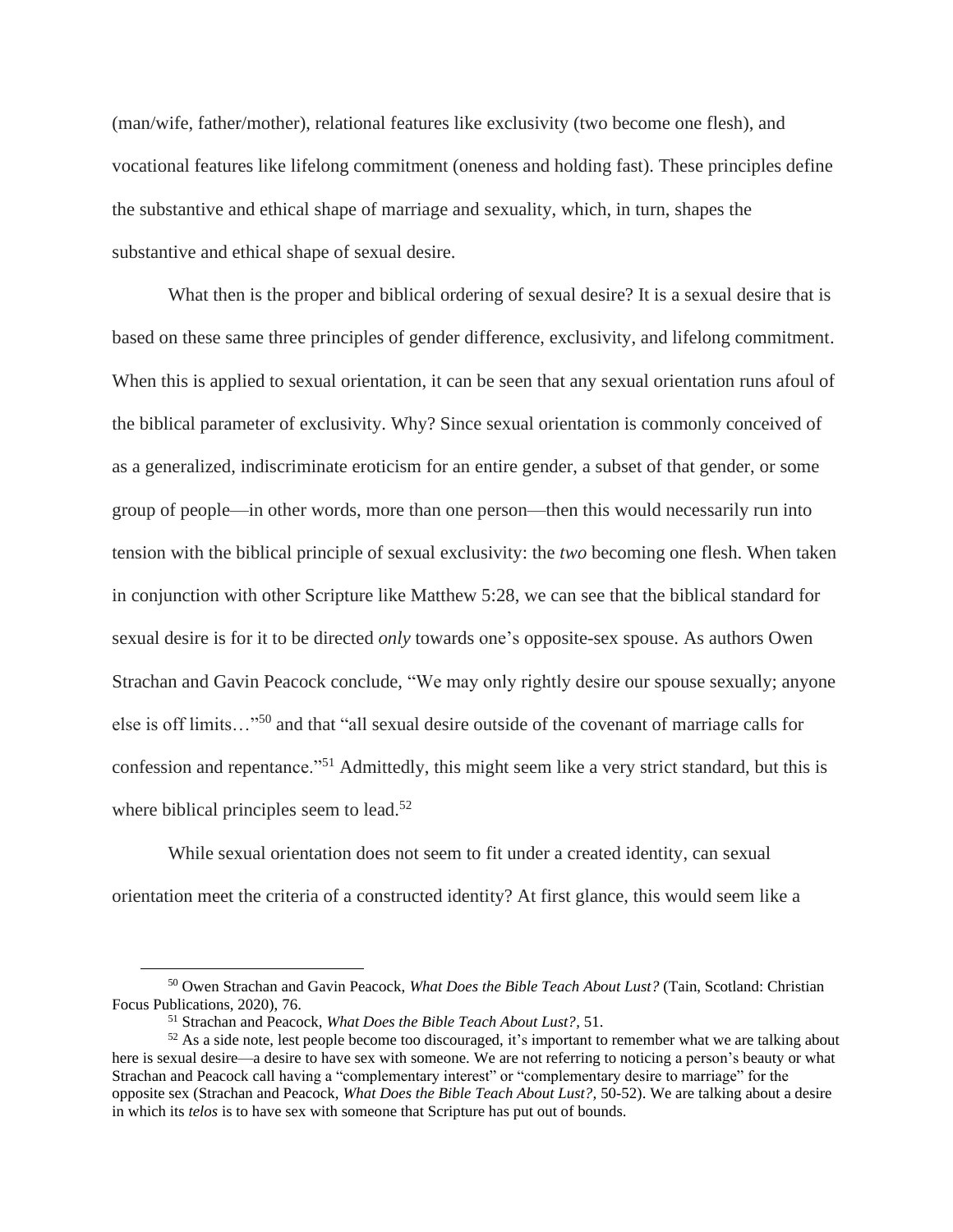more natural fit. Recall Peterson's definition of a self-characterizing interpretation of how one relates to other people with particular roles and responsibilities. Nothing in there sounds like it would exclude sexual orientation—until you consider that constructed identities must be submitted to our created identities and be conditioned by the gospel.<sup>53</sup> Peterson summarizes,

The pressing question related to human identity, then, is not whether there are personally and socially constructed identities, but whether these constructed identities can be judged on the basis of God's intention for the human creature and God's work in creation, judgment, redemption, and consummation. If they can be so judged, then there can be better or worse constructed identities insofar as they are in harmony or in conflict with God's creational/re-creational intent.<sup>54</sup>

Since constructed identities can be influenced by one's sin or finite perspective, they must continually subject themselves to the created identities found in God's Word, the gospel, and God's character—where truth, objectivity, and stability can be found. Therefore, sexual orientation cannot be used as a constructed identity for the same reason that it cannot be a created identity: because it violates the principle of sexual exclusivity. It cannot be conditioned by the gospel or submitted to our created identities in such a way that it does not transgress God's created intent for sexuality.

# **Discussion**

As I hope to have shown, sexual orientation as an ontological or essential category of human personhood is not compatible with a holistic biblical anthropology. The question then turns to how we as Christians move forward.

To start, we need to make sure that what is perceived as an ontological category (sexual orientation) is replaced with another ontological category. If we offer to replace what many

<sup>53</sup> Peterson, "Created and Constructed Identities in Theological Anthropology," 141-142.

<sup>54</sup> Peterson, "Created and Constructed Identities in Theological Anthropology," 143.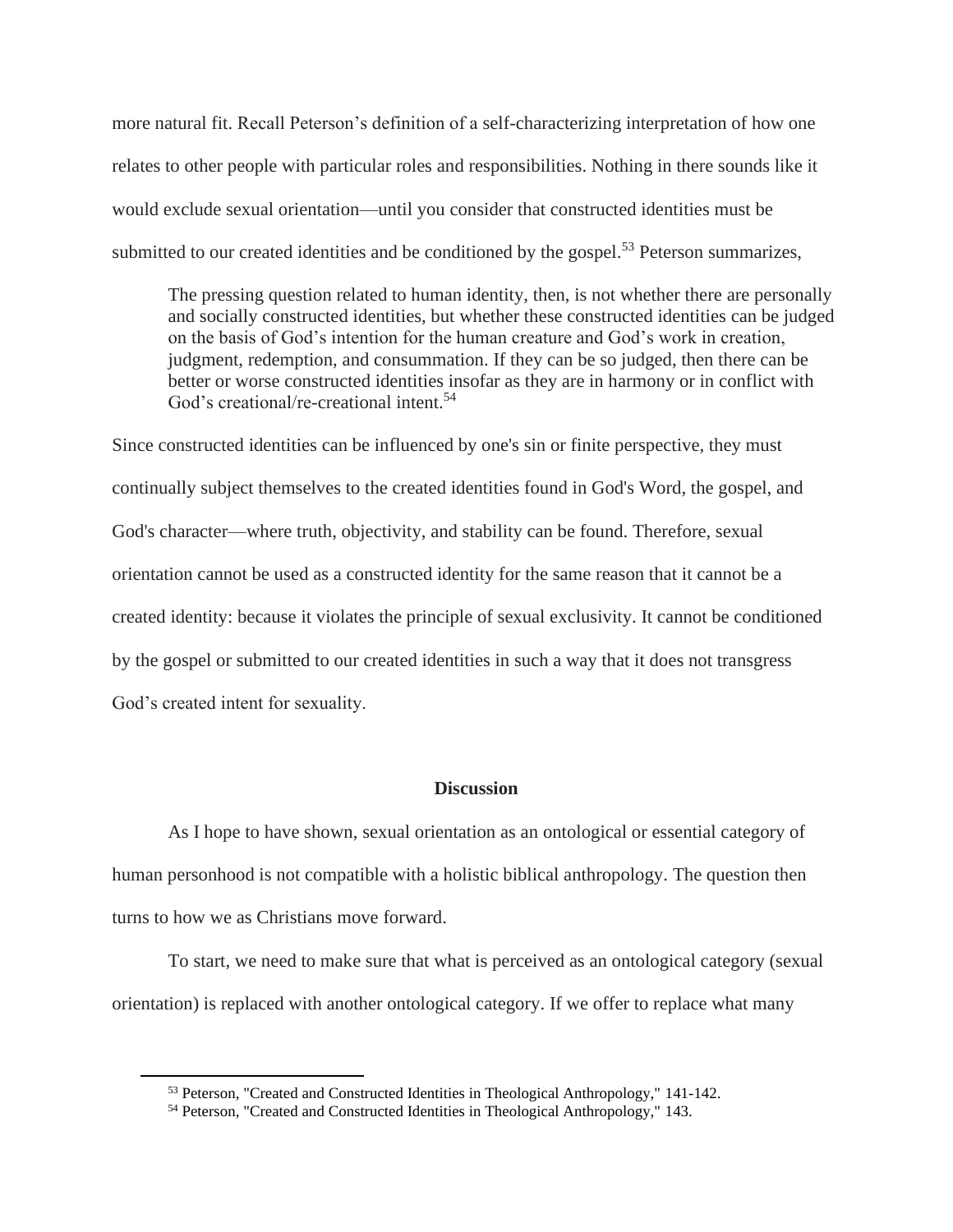consider to be an essential part of their identity with something less powerful or less fundamental, then it will lack any persuasiveness or staying power. Sexual orientation, as it is commonly understood, reaches into the structural, relational, and vocational aspects of our lives.<sup>55</sup> Its replacement needs to reach into those same areas. That replacement should be our created identities as the *imago Dei* and being made male and female.

# *A. Structural (Body/Soul)*

Let's look at how that plays out in the structural elements of our identity, that of soul and body.

Our fundamental problem as a human species is spiritual rebellion towards God—image bearers of God rising up against the God whose image we bear. We find ourselves with a spiritual ontology rooted in sin that can only be redeemed through the work of Jesus Christ. Through the cross, we receive a new spiritual ontology rooted in Christ (2 Corinthians 5:17), who is the image of God (2 Corinthians 4:4). Our identity is that we are Christians; we are in Christ; we are God's children. Over the course of our lives, through the sanctification of the Holy Spirit, we image bearers are conformed to Christ's true and perfect image (Romans 8:29; 2 Corinthians 3:18).

This is where many of the exhortations offered by Paris, Yuan, Butterfield, and Hannon regarding our new identity in Christ are most impactful. Our new spiritual identities rooted in Christ offer a true alternative to an identity rooted in sin. There is no hybrid identity where both

<sup>55</sup> Again, see the APA's definition of sexual orientation: "Sexual orientation refers to an enduring pattern of emotional, romantic, and/or sexual attractions to men, women, or both sexes. Sexual orientation also refers to a person's sense of identity based on those attractions, related behaviors, and membership in a community of others who share those attractions."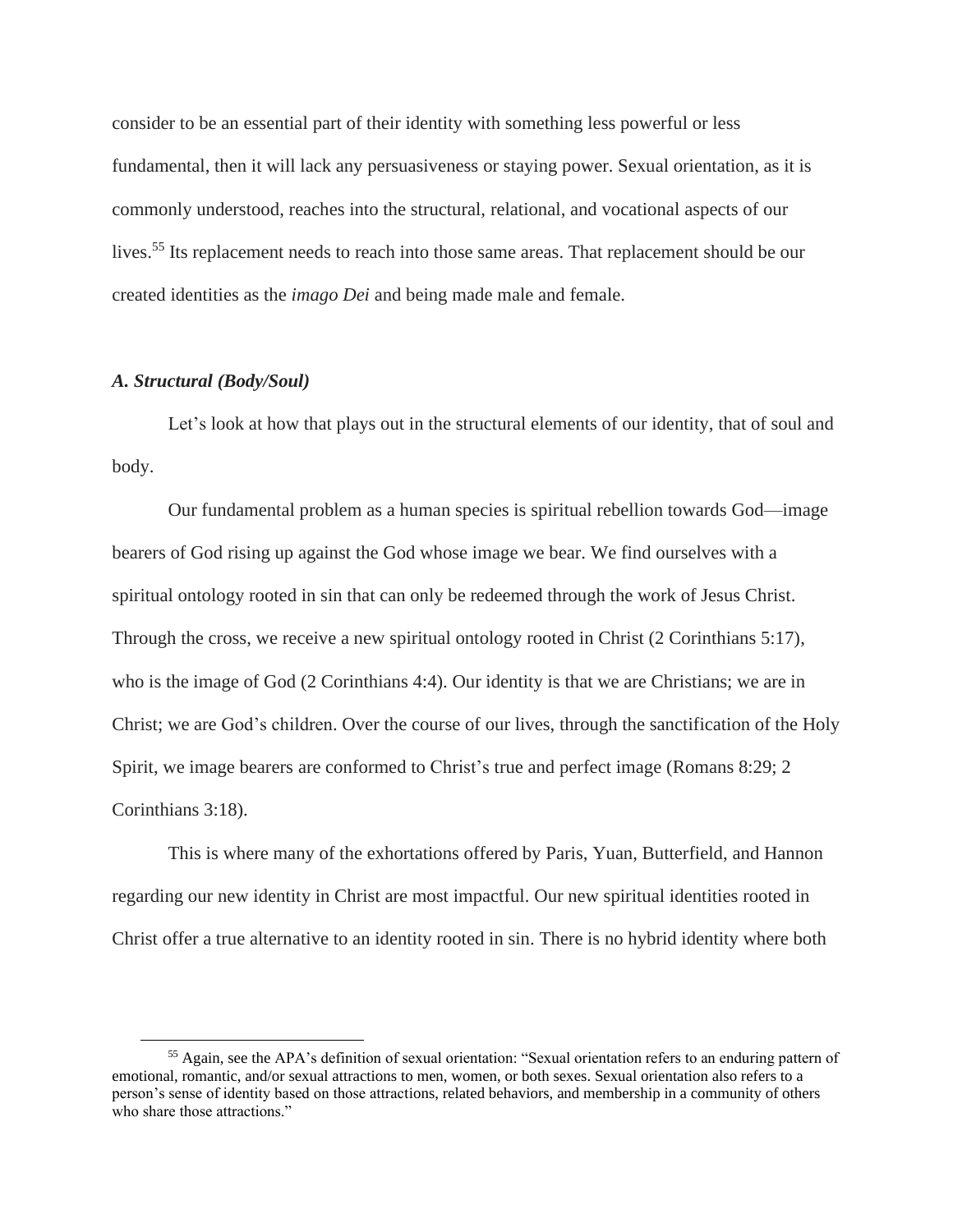sin and Christ coexist. Since sexual orientation is incompatible with a biblical anthropology, there can be no sexual orientation rooted in Christ—heterosexual, homosexual, or anything else.

However, I worry that many Christians only emphasize our spiritual identity when addressing sexual identity. Doing so leaves more to be desired.

For example, Paris's notion of rooting our identity in being beloved and in being a child of God offers the strength of speaking to our relational and emotional needs. However, while perhaps a good starting point, such an approach is incomplete. Although much of the battle of sexual orientation is waged at the level of emotion, one must also bring God's other created realities back into the conversation— our identities as male and female and a robust theology of the body.<sup>56</sup> Young people especially need something tangible to look at so they can get out of their own heads and see a reality beyond their own emotions. Our bodies have a design and purpose built into them. We must use that revelation to push back against the cultural tide that reduces sexuality and gender to mere matters of the mind. This is where I would like to see Protestants and Evangelicals rediscover the natural law tradition that our Catholic brothers and sisters more readily use. As Catholic author Christopher West entitled one of his books, *Our Bodies Tell God's Story*. <sup>57</sup> If we can tell that story, our sexual ethic will seem less arbitrary and be more convincing, more meaningful, and more sustainable.

<sup>&</sup>lt;sup>56</sup> Although Paris occasionally touches on our identity as male and female, it doesn't seem to feature much in her solution to the question of what should replace sexual identity. This is perhaps because she spends portions of her book questioning the assumptions of what it means to be male and female as well as masculine and feminine stereotypes. Of course, such questions are worth asking, but in the process of deconstructing these categories and raising more questions than she answers, male and female comes out too weak or unclear a category to serve as the kind of strong ontological grounding that is needed to frame a passion like sexual desire. Sexual desire must be reconnected with our embodied existence.

<sup>57</sup> Christopher West, *Our Bodes Tell God's Story: Discovering the Divine Plan for Love, Sex, and Gender* (Grand Rapids: Brazos Press, 2020).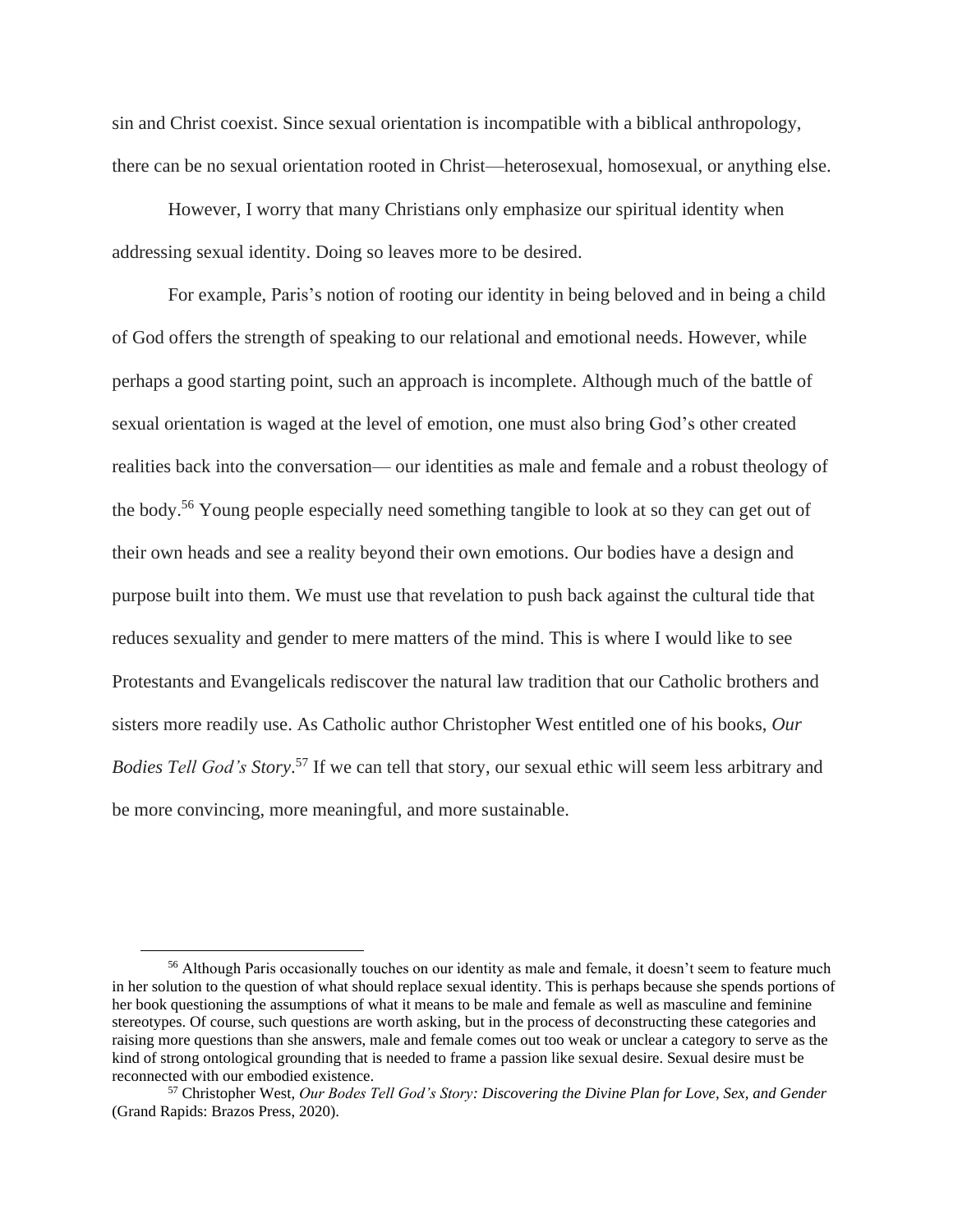## *B. Relational*

Next, I will move on to how replacing SOO with a male-female ontology affects the relational elements of our identity, specifically the human-human category of relationships.

Under a paradigm of sexual orientation, human-human relationships are defined by sexual desires and who one is sexually attracted to. If a relationship is defined by sexual desire, then sex becomes the *telos* of that relationship. People, then, become a means to an end for sexual fulfillment and pleasure. This, in turn, creates a framework where a person's value is based on their sexual desirability rather than their innate value as an image bearer of God.

Under the paradigm of a male-female ontology, a much richer tapestry of human-human relationships emerges. Gendered roles such as husband/wife, father/mother, son/daughter, and brother/sister become our identities and the modes in which we operate. Within the family, all these roles can be present, but many of these roles also exist spiritually within the Church (Matthew 12:46-50, Mark 10:29-30). There are spiritual fathers and mothers (1 Timothy 5:1-2; 1 Corinthians 4:15; 1 Thessalonians 2:11-12), spiritual sons and daughters (2 Corinthians 6:18, Ephesians 1:5, 1 Timothy 1:2), and spiritual brothers and sisters (Romans 8:29, 1 Timothy 5:2, James 2:15). This allows for much deeper relationships to form, not on the basis of sexual desire, but based on our created identity as male and female.

A male-female paradigm also allows for greater intimacy across a wider array of relationships. Under sexual orientation, not only are sexual and romantic attractions included but also emotional attractions. Intimacy becomes a spectrum, with sexual intimacy being the deepest kind of relationality and non-sexual relationality being the shallowest. Such a view muddies the waters of deep, intimate friendships and makes them seem to always be one step away from a sexual encounter. This leads to many (especially men) to being wary of deep, intimate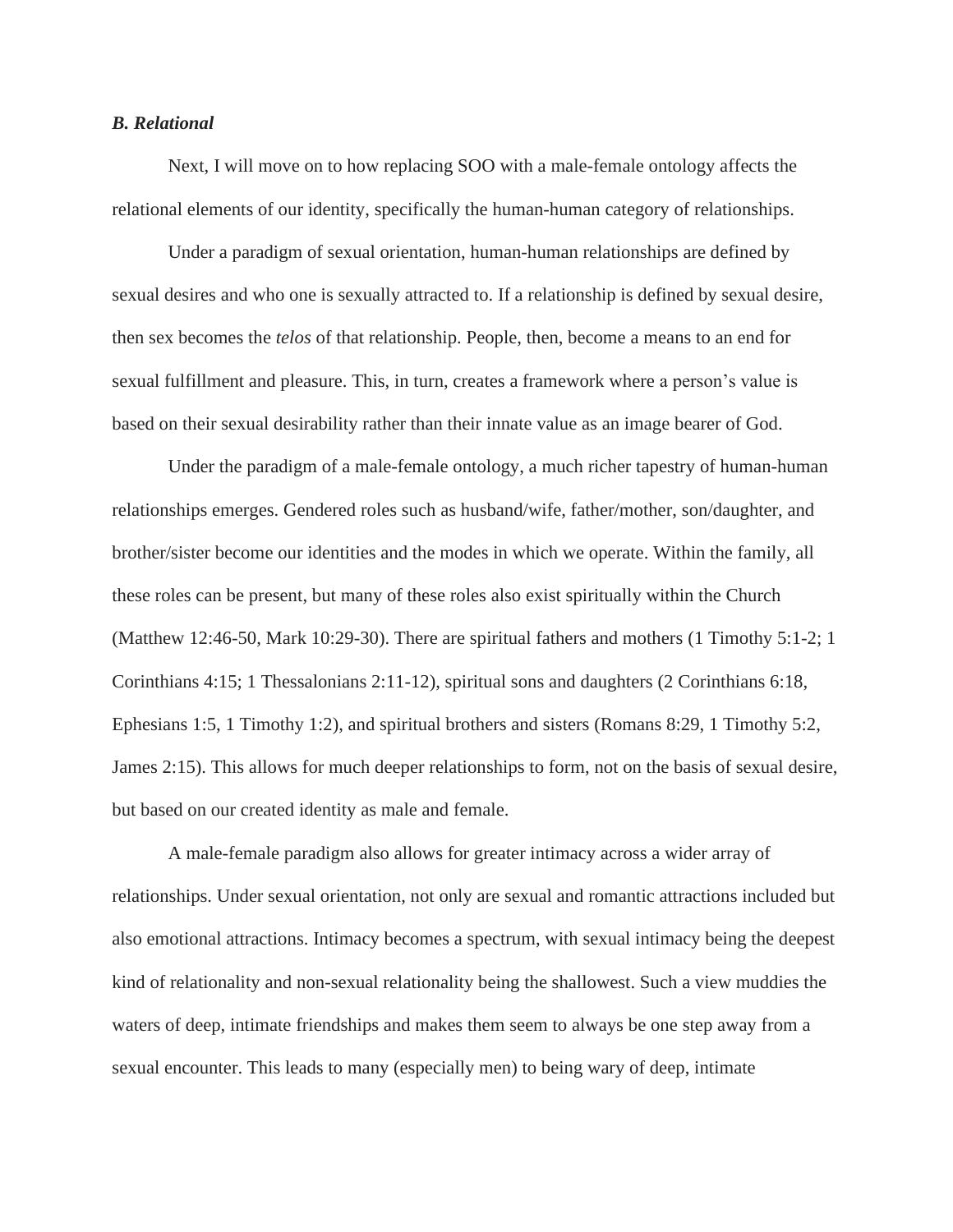friendships. However, a male-female paradigm where sex is reserved for marriage allows for deep friendships to form along both same-sex and opposite-sex lines based on one's gender rather than one's sexual interest.

## *C. Vocational*

Lastly, I will discuss the vocational implications of replacing SOO with a male-female ontology.

Under SOO, vocation is determined by sexual desire and fulfillment. As was just discussed, sex becomes the *telos* of relationships, and one's purpose comes to be defined by the pursuit of sex. Sexual fulfillment then becomes the only way one can achieve true meaning and purpose. Within the Christian framework, this leaves only the married as those who can be truly happy and fulfilled. Such a view distorts God's picture of both marriage and singleness. With sex as the *telos*, marriage (and one's spouse) becomes the means to sexual fulfillment rather than sex being a means to achieve unity with one's spouse.

On the other side, singleness, without sexual fulfillment, becomes a "lesser-than" vocation. Those who are single are left to be continually frustrated by God's sexual ethics with no recourse other than marriage. Christopher Yuan's paradigm of *holy sexuality* offers a great alternative for sexual vocations. Under this paradigm, sex is no longer what you strive towards but holiness. This allows singleness to be valued as a legitimate vocation, oriented towards serving God and his church (1 Corinthians 7:25-40). Likewise, within marriage, this allows sex to serve its appropriate end of oneness and fruitfulness rather than personal satisfaction and fulfillment.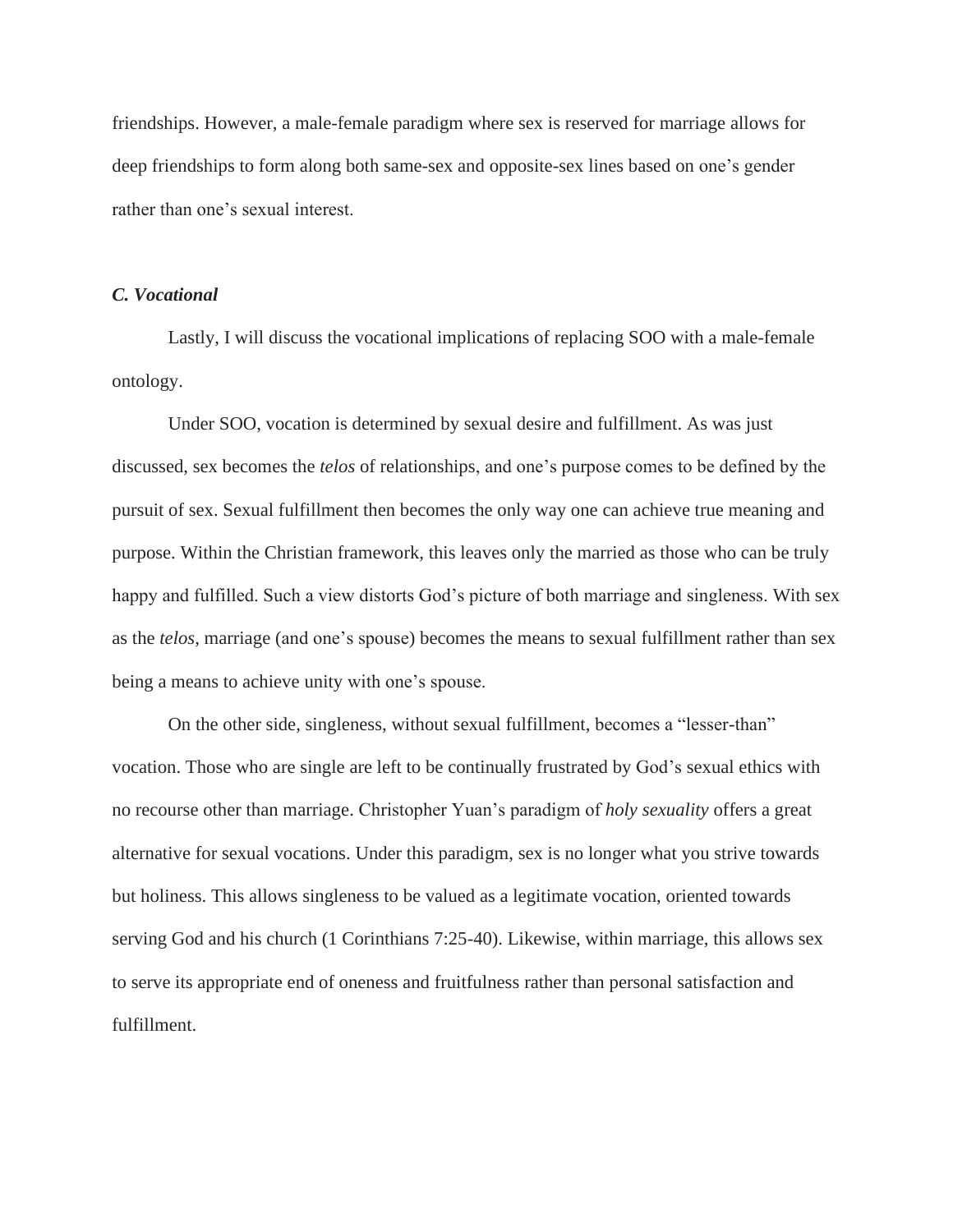Adopting an ontology of male and female also enriches the vocations of singleness and marriage. If you are single, you can have deep and meaningful relationships as brothers or sisters in Christ and as friends. My maleness allows me to minister to other men and women, each in unique ways. Similarly, a woman's femaleness allows her to minister to other men and women, each in unique ways. In marriage, one's maleness defines the vocations of husband and father, and one's femaleness defines the vocations of wife and mother.

#### **Conclusion**

Sexual orientation is a social construct that has infected our culture and the church. Regardless of whether we think of ourselves as straight, gay, queer, or anything else, it has caused us to develop a distorted image of the human person, defining ourselves in terms of our sexual desires rather than our created identities of the image of God and being made male and female. When sexual desire becomes a fundamental part of who we are, then sexual fulfillment becomes the *telos* of our relationships, and our vocations become geared towards the fulfillment of that end.

Even though I have addressed this from a more theological perspective, I hope some of the pastoral and ethical implications have been made apparent. Sexuality touches many areas of our lives and virtually every part of our being. Whether a Christian is male or female, married or single, has opposite-sex or same-sex sexual desires, everyone has a stake in recovering a biblical anthropology and sexuality, one that is rooted in our true created identity as the image of God and being made male and female rather than being rooted in sexual orientation.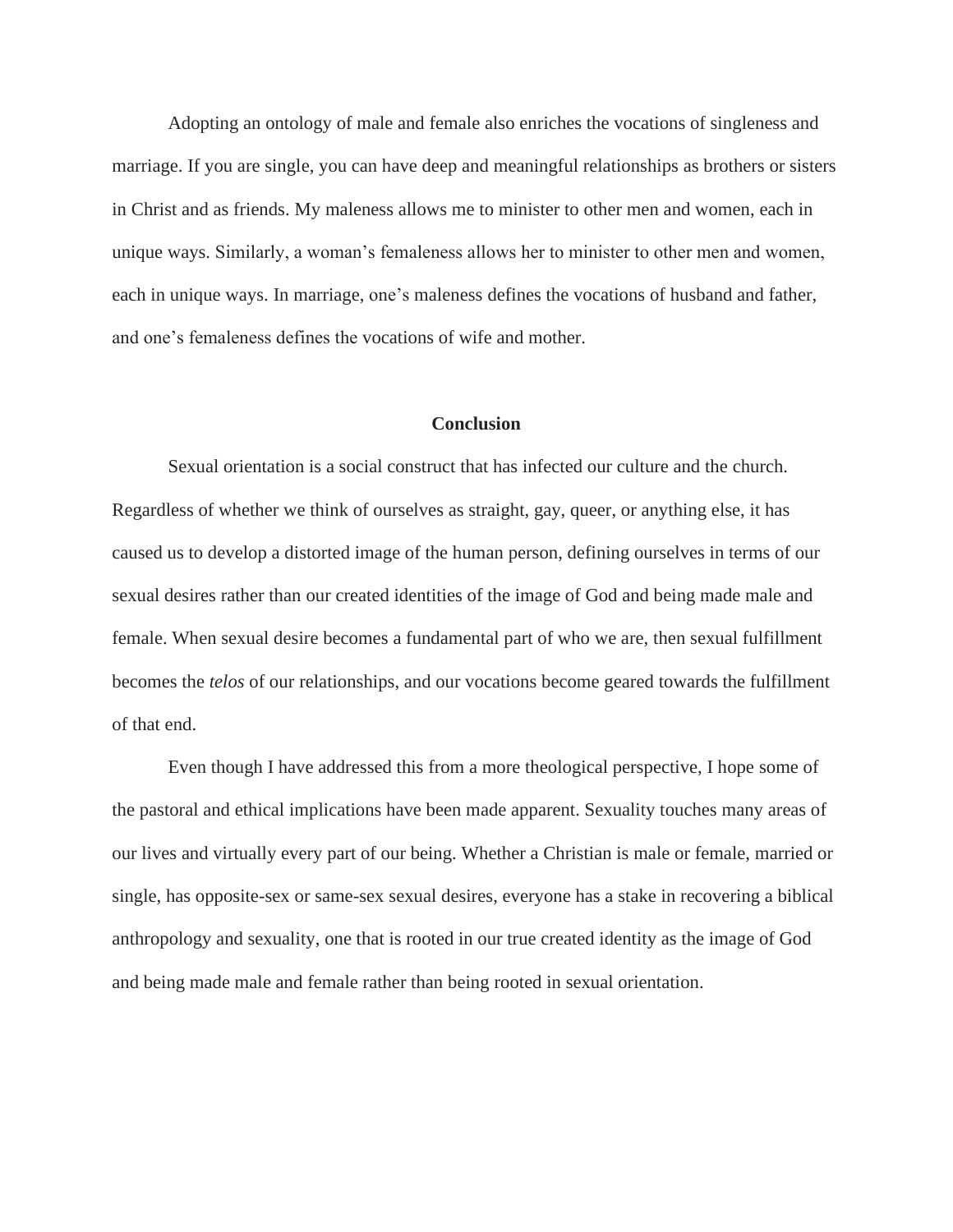### **Works Cited**

- Abrams, Mere. "46 Terms That Describe Sexual Attraction, Behavior, and Orientation." *Healthline*. December 10, 2019. Accessed March 12, 2022. https://www.healthline.com/ health/different-types-of-sexuality.
- Barbour, Hugh. "Do Homosexuals Exist? Or, Where Do We Go From Here?" *Chronicles Magazine*. July 2013. Accessed March 20, 2022, https://www.chroniclesmagazine.org/ do-homosexuals-exist-or-where-do-we-go-from-here-1/.
- Butterfield, Rosaria Champagne. *Openness Unhindered: Further Thoughts of an Unlikely Convert on Sexual Identity and Union With Christ*. Pittsburg, PA: Crown & Covenant, 2015.
- Diamond, Lisa M. *Sexual Fluidity: Understanding Women's Love and Desire*. Cambridge, MA: Harvard University Press, 2008.
- Foucault, Michel. *The History of Sexuality, Vol. 1: An Introduction*. Translated by Robert Hurley. New York: Vintage Books, 1990.
- ----------------. *The History of Sexuality, Vol. 2: The Use of Pleasure*. Translated by Robert Hurley. New York: Vintage Books, 1990.
- Hannon, Michael W. "Against Heterosexuality." *First Things* no. 241 (March 2014): 27-31, 33- 34. Accessed March 20, 2022. https://www.firstthings.com/article/2014/03/againstheterosexuality.
- Johnson, Greg. *Still Time to Care: What We Can Learn from the Church's Failed Attempt to Cure Homosexuality*. Grand Rapids: Zondervan Reflective, 2021.
- Katz, Jonathan Ned. *The Invention of Heterosexuality*. Chicago: University of Chicago Press, 2007.
- Mattson, Daniel. "Homosexual Orientation or Disorientation?" *First Things*. April 10, 2013. Accessed March 20, 2022. https://www.firstthings.com/web-exclusives/2013/04/ homosexual-orientation-or-disorientation.
- Mustanski, Brian, Laura Kuper, and George J. Greene. "Development of Sexual Orientation and Identity." In *APA Handbook of Sexuality and Psychology*, *Vol. 1. Person-Based Approaches*, Edited by D.L. Tolman and L.M. Diamond, 597-628. Washington, DC, US: American Psychological Association, 2014.
- "Ontology." *Merriam-Webster.com Dictionary*. Merriam-Webster. https://www.merriamwebster.com/dictionary/ontology. Accessed March 26, 2022.